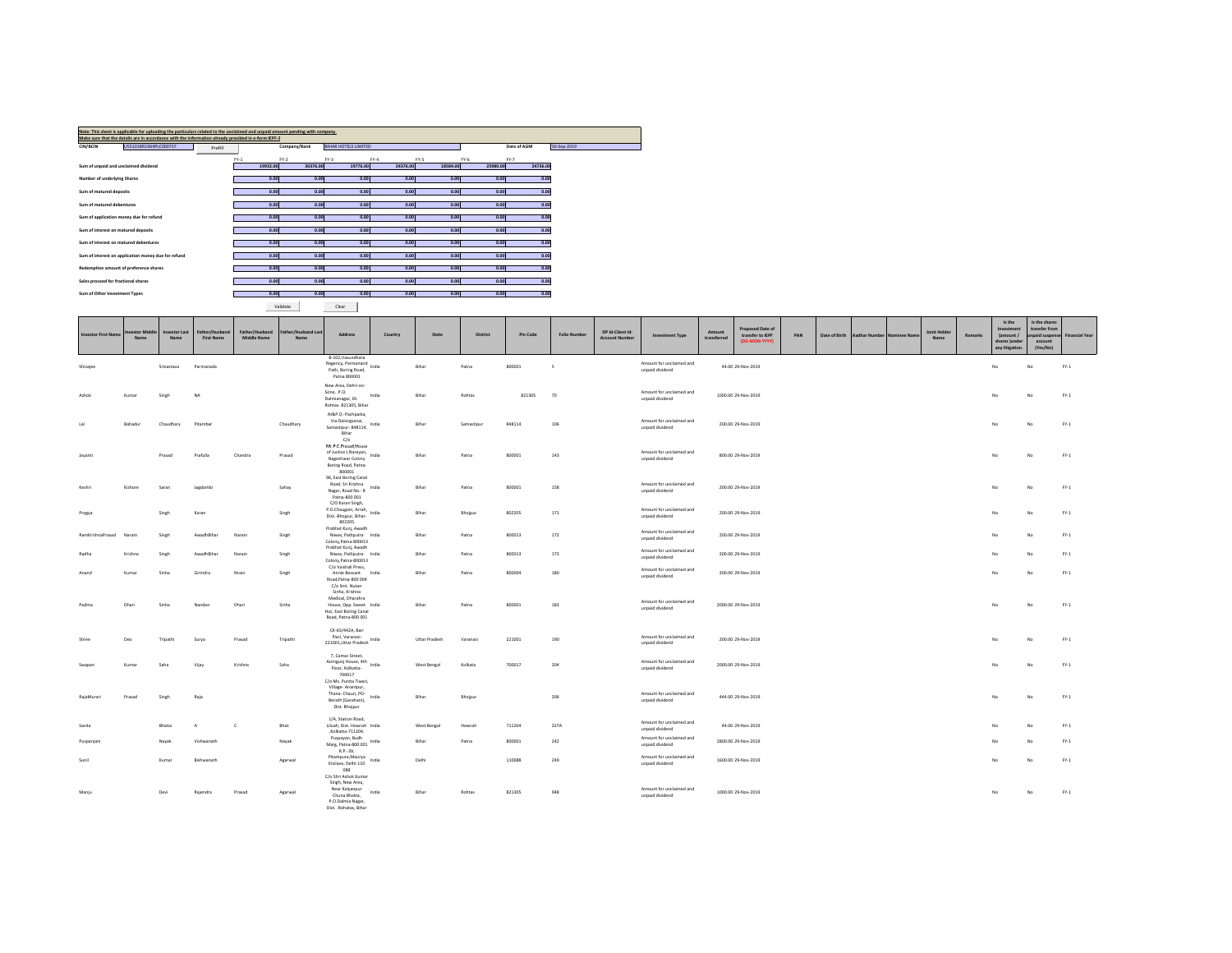|                  |         |            |             |              |            | C/o Late Basa<br>Kumar Haldar, Vill.&                                                 |                      |            |        |         |                    | Amount for unclaimed and                                       |                     |                |    |               |
|------------------|---------|------------|-------------|--------------|------------|---------------------------------------------------------------------------------------|----------------------|------------|--------|---------|--------------------|----------------------------------------------------------------|---------------------|----------------|----|---------------|
| Madhabi          | Lata    | Haldar     | Basant      | Kumar        | Haldar     | P.O.-Sripur Bazar, India<br>Dist.Hoogly, West<br>Bengal-712514                        | West Bengal          | Hooghly    | 712514 | 978     |                    | unpaid dividend                                                | 200.00 29-Nov-2019  | No.            | No | $FY-1$        |
| Santosh          | Chandra | Bajaj      | Ganga       | Prasad       | Bajaj      | C/o M/s Lall & Sons,<br>Fraser Road, Patna India                                      | Bihar                | Patna      | 800001 | 95      |                    | Amount for unclaimed and<br>unpaid dividend                    | 400.00 29-Nov-2019  | No.            | No | $FN-1$        |
| Raiendra         | Prasad  | Agarwal    | Dwarka      | Prasad       | Agarwal    | 800 001<br>P.O-Banmandhi, Dist.- India<br>Purnea, Bihar                               | Bihar                | Purnia     | 854202 | 87      |                    | Amount for unclaimed and<br>unpaid dividend                    | 1000.00 29-Nov-2019 | No             | No | $FN-1$        |
| Ratan            | Kumar   | Agarwa     | Dwarka      | Prasad       | Agarwal    | P.O-Banmandhi, Dist.- India                                                           | Bihar                | Purnia     | 854202 | 89      |                    | Amount for unclaimed and                                       | 1000.00 29-Nov-2019 |                | No | $FY-1$        |
| Jagdish          | Prasad  | Agarwa     | Dwarkz      | Prasad       |            | Purnea, Bihar<br>P.O-Banmanki,<br>India                                               | Rihar                | Purnia     | 854202 |         | IN-30154-938908001 | unpaid dividend<br>Amount for unclaimed and                    | 1000.00 29-Nov-2019 | No             | No | $FY-1$        |
|                  |         |            |             |              | Agarwal    | Purnia, Bihar<br>P.O.-Sripur Bazar,                                                   |                      |            |        |         |                    | unpaid dividend                                                |                     |                |    |               |
| Dilin            | Kumar   | Das        | Radha       | $\mathsf{B}$ | Das        | Hoogly-712514, West India<br>Bengal.                                                  | West Bengal          | Hooghiy    | 712514 | 110     |                    | Amount for unclaimed and<br>unpaid dividend                    | 200.00.29-Nov-2019  | No.            | No | $FY-1$        |
| Ranji            | Bahadur | Singh      | Anand       | Bahadur      | Singh      | Chaugain Kothi, M<br>P. Bagh, C. K. Road,<br>India<br>Arrah, Dist, Bhoipur-<br>802301 | Bihar                | Bhojpu     | 802301 | 176     |                    | Amount for unclaimed and<br>unpaid dividend                    | 800.00 29-Nov-2019  | No             | No | $FY-1$        |
| Hariha           |         | Nati       | Bhob        |              | Prasad     | Prabhat Kunj,<br>Patliputra,<br>India                                                 | Bihar                | Patna      | 800013 | 138     |                    | Amount for unclaimed and<br>unpaid dividend                    | 200.00 29-Nov-2019  | No             | No | $FY-1$        |
| Sudhir           | Kumar   | Jain       | NA          |              |            | Patna-800013, Bihar<br>Jayant Jyoti, S, Riding India<br>Road, Patna-800014            | Rihar                | Patna      | 800014 | 992     |                    | Amount for unclaimed and<br>unpaid dividend                    | 2000.00 29-Nov-2019 | No             | No | $FN-1$        |
| Shivajee         |         | Srivastava | Parmanada   |              |            | B-102, Vasundhara<br>Regency, Parmanand<br>Charles Board India                        | Bihar                | Patna      | 800001 | $\sf s$ |                    | Amount for unclaimed and                                       | 44.00 01-Nov-2020   | No             | No | $FN-2$        |
|                  |         |            |             |              |            | Path, Boring Road.<br>Patna 800001<br>New Area Debri-on-                              |                      |            |        |         |                    | unpaid dividend                                                |                     |                |    |               |
| Ashok            | Kumar   | Singh      | <b>NA</b>   |              |            | Sone, P.O.<br>India<br>Dalmianagar, Dt.<br>Rohtas- 821305, Bihar                      | Bihar                | Rohtas     | 821305 | 70      |                    | Amount for unclaimed and<br>unpaid dividend                    | 1000.00 01-Nov-2020 | No             | No | $FY-2$        |
| tal              | Bahadur | Chaudhary  | Pitambar    |              | Chaudhary  | At&P.O.-Pachpaika,<br>Via Dalsirgsanai,                                               | Bihar                | Samastipur | 848114 | 106     |                    | Amount for unclaimed and                                       | 200.00 01-Nov-2020  | No             | No | $FN-2$        |
|                  |         |            |             |              |            | Samastipur- 848114, India<br>Bihar<br>$\mathbb{C}/\mathbb{o}$                         |                      |            |        |         |                    | unpaid dividend                                                |                     |                |    |               |
|                  |         |            |             |              |            | Mr.P.C.Prasad, House                                                                  |                      |            |        |         |                    |                                                                |                     |                |    |               |
| Jayanti          |         | Prasad     | Prafulla    | Chandra      | Prasad     | of Justice J.Narayan, India<br>Nageshwar Colony<br>Boring Road, Patna-                | Bihar                | Patna      | 800001 | 143     |                    | Amount for unclaimed and<br>unpaid dividend                    | 800.00 01-Nov-2020  | No             | No | $FN-2$        |
|                  |         |            |             |              |            | 800001<br>96, East Boring Canal                                                       |                      |            |        |         |                    |                                                                |                     |                |    |               |
| Keshr            | Kishore | Saran      | Jagdambi    |              | Sahay      | Road, Sri Krishna<br>India<br>Nagar, Road No. - 8<br>Patna-800 001                    | Bihar                | Patna      | 800001 | 158     |                    | Amount for unclaimed and<br>unpaid dividend                    | 200.00 01-Nov-2020  | No             | No | $FN-2$        |
| Akhilesh         |         | Ranjar     | Ŧ           | N            | Srivastava | C-II/124, Moti Bagh-<br>1, Shanti Path, New<br>India                                  | Delhi                | Delhi      | 110021 |         |                    | IN-30267-930756007 Amount for unclaimed and<br>unpaid dividend | 8000.00 01-Nov-2020 |                | No | $FY-2$        |
|                  |         |            |             |              |            | Delhi-110021<br>C/O Karan Singh.<br>P.O.Chaugain, Arrah, India                        |                      |            |        |         |                    | Amount for unclaimed and                                       |                     |                |    |               |
| Pragya           |         | Singh      | Karan       |              | Singh      | Dist.-Bhojpur, Bihar-<br>802205<br>Prabhat Kunj, Awadh                                | Rihar                | Bhojpur    | 802205 | 171     |                    | unpaid dividend                                                | 200.00 01-Nov-2020  | No             | No | $FY-2$        |
| RamKrishnaPrasad | Narain  | Singh      | AwadhBihar  | Narain       | Singh      | Niwas Patliputra India<br>Colony, Patna-800013                                        | Bihar                | Patna      | 800013 | 172     |                    | Amount for unclaimed and<br>unpaid dividend                    | 200.00 01-Nov-2020  | No             | No | $FY-2$        |
|                  | Krishna | Singh      | AwadhBihar  | Narain       | Singh      | Prabhat Kunj, Awadh<br>Niwas, Patliputra India<br>Colony, Patna-800013                | Bihar                | Patna      | 800013 | 173     |                    | Amount for unclaimed and<br>unpaid dividend                    | 200.00 01-Nov-2020  |                | No | $FN-2$        |
| Anand            | Kumar   | Sinha      | Girindra    | Nrain        | Singh      | C/o Vaishali Press,<br>Annie Bessant<br>India<br>Road, Patna-800 004                  | Bihar                | Patna      | 800004 | 180     |                    | Amount for unclaimed and<br>unpaid dividend                    | 200.00 01-Nov-2020  |                | No | $FN-2$        |
|                  |         |            |             |              |            | C/o Smt. Nutan<br>Sinha Krishna                                                       |                      |            |        |         |                    |                                                                |                     |                |    |               |
| Padma            | Dhari   | Sinha      | Nandan      | Dhari        | Sinha      | Medical, Dharahra<br>House, Opp. Sweet India                                          | Bihar                | Patna      | 800001 | 183     |                    | Amount for unclaimed and                                       | 2000.00 01-Nov-2020 | No             | No | $FN-2$        |
|                  |         |            |             |              |            | Hut, East Boring Canal<br>Road, Patna-800 001                                         |                      |            |        |         |                    | unpaid dividend                                                |                     |                |    |               |
|                  |         |            |             |              |            | CK-65/442A, Bari                                                                      |                      |            |        |         |                    |                                                                |                     |                |    |               |
| Shree            | Deo     | Tripathi   | Surva       | Prasad       | Tripathi   | Piari, Varanasi-<br>221001, Uttar Pradesh India                                       | <b>Uttar Pradesh</b> | Varanasi   | 221001 | 190     |                    | Amount for unclaimed and<br>unpaid dividend                    | 200.00.01-Nov-2020  | No.            | No | $FY-2$        |
|                  |         |            |             |              |            | 7, Camac Street,<br>Azimgunj House, 4th India                                         |                      |            |        |         |                    | Amount for unclaimed and                                       | 2000.00.01-Nov-2020 |                |    |               |
|                  | Kumar   | Saba       | Vijay       | Krishna      | Saha       | Floor, Kolkatta-<br>700017                                                            | West Bengal          | Kolkata    | 700017 | 204     |                    | unpaid dividend                                                |                     | N <sub>0</sub> | No | $FY-2$        |
|                  |         |            |             |              |            | C/o Ms. Punita Tiwari.<br>Village-Anantpur.                                           |                      |            |        |         |                    |                                                                |                     |                |    |               |
| RajaMurari       | Prasad  | Singh      | Raja        |              |            | Thana- Chauri, PO-<br>India<br>Berath (Garahani),                                     | Bihar                | Bhoipur    |        | 206     |                    | Amount for unclaimed and<br>unpaid dividend                    | 444.00 01-Nov-2020  | No.            | No | $FY-2$        |
|                  |         |            |             |              |            | Dist. Bhojpur                                                                         |                      |            |        |         |                    |                                                                |                     |                |    |               |
| Savita           |         | Bhatia     |             | $\mathbf c$  | Bhat       | 1/A. Station Road.<br>Liluah, Dist.-Howrah India<br>,Kolkatta-711204.                 | West Bengal          | Howrah     | 711204 | 227A    |                    | Amount for unclaimed and<br>unnaid dividend                    | 44.00 01-Nov-2020   |                | No | $\text{FY-2}$ |
| Sunil            |         | Kuma       | Rishwanath  |              | Agarwal    | R.P.-39.<br>Pitampura, Maurya<br>India                                                | Delhi                |            | 110088 | 249     |                    | Amount for unclaimed and                                       | 1600.00 01-Nov-2020 | No             | No | $FN-2$        |
|                  |         |            |             |              |            | Enclave, Delhi-110<br>088                                                             |                      |            |        |         |                    | unpaid dividend                                                |                     |                |    |               |
|                  |         |            |             |              |            | C/o Shri Ashok Kumar<br>Singh, New Area,                                              |                      |            |        |         |                    |                                                                |                     |                |    |               |
| Manju            |         | Dev        | Rajendra    | Prasad       | Agarwal    | Near Kalvanpur<br>India<br>Chuna Bhatta,                                              | Bihar                | Rohtas     | 821305 | 948     |                    | Amount for unclaimed and<br>unpaid dividend                    | 1000.00 01-Nov-2020 | No             | No | $FY-2$        |
|                  |         |            |             |              |            | P.O.Dalmia Nagar,<br>Dist. - Rohatas, Bihar                                           |                      |            |        |         |                    |                                                                |                     |                |    |               |
|                  |         |            |             |              |            | C/o Late Basant<br>Kumar Haldar, Vill.&                                               |                      |            |        |         |                    |                                                                |                     |                |    |               |
| Madhabi          | Lata    | Halda      | Basant      | Kumar        | Haldar     | P.O.-Sripur Bazar, India                                                              | West Bengal          | Hooghly    | 712514 | 978     |                    | Amount for unclaimed and<br>unpaid dividend                    | 200.00 01-Nov-2020  |                | No | $FY-2$        |
|                  |         |            |             |              |            | Dist.Hoogly, West<br>Bengal-712514                                                    |                      |            |        |         |                    |                                                                |                     |                |    |               |
| Rajeey           | Krishna |            | $_{\sf NA}$ |              |            | A-216, Indira Nagar,<br>India<br>Lucknow-226016                                       | Uttar Pradesh        | Lucknow    | 226016 | 997     |                    | Amount for unclaimed and<br>unpaid dividend                    | 2000.00 01-Nov-2020 |                | No | $\text{FY-2}$ |
|                  |         |            |             |              |            |                                                                                       |                      |            |        |         |                    |                                                                |                     |                |    |               |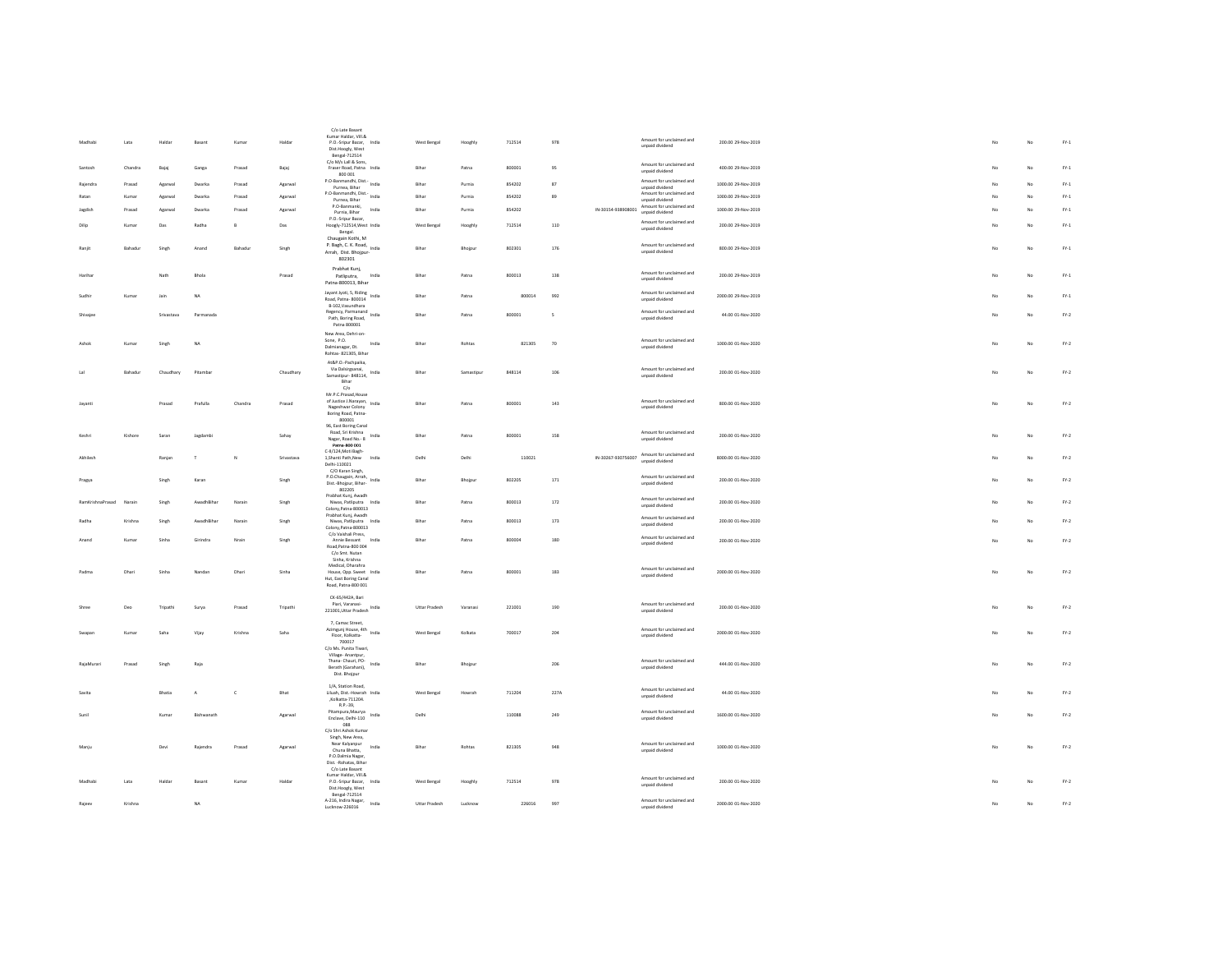|                  |                |            |              |              |           | C/o M/s Lall & Sons,                                                                                                                                             |               |            |        |             |                                    |                                             |                     |     |             |                                 |
|------------------|----------------|------------|--------------|--------------|-----------|------------------------------------------------------------------------------------------------------------------------------------------------------------------|---------------|------------|--------|-------------|------------------------------------|---------------------------------------------|---------------------|-----|-------------|---------------------------------|
|                  | Chandra        | Bajaj      | Ganga        | Prasad       | Bajaj     | Fraser Road, Patna India<br>800 001                                                                                                                              | Bihar         | Patna      | 800001 | 95          |                                    | Amount for unclaimed and<br>unpaid dividend | 400.00 01-Nov-2020  |     | No          | $FY-2$                          |
|                  | Prasad         | Agarwal    | Dwarka       | Prasad       | Agarwa    | P.O-Banmandhi, Dist.<br>Purnea, Bihar                                                                                                                            | Bihar         | Purnia     | 854202 | 87          |                                    | Amount for unclaimed and<br>unpaid dividend | 1000.00 01-Nov-2020 |     | No          | $\text{FY-2}$                   |
| Ratan            | Kumar          | Agarwal    | Dwarka       | Prasad       | Agarwa    | P.O-Banmandhi, Dist. India<br>Purnea, Bihar                                                                                                                      | Rihar         | Purnia     | 854202 | 89          |                                    | Amount for unclaimed and<br>unpaid dividend | 1000.00 01-Nov-2020 |     | No          | $FY-2$                          |
|                  |                |            |              |              |           | C/o Pradip Radios &<br>Electricals. Jail                                                                                                                         |               |            |        |             |                                    | Amount for unclaimed and                    |                     |     |             |                                 |
| Pradeep          | Chandra        | Jain       | Gulab        | Chandra      | Jain      | Road, Arrah, Dist. India<br>Bhjopur- 802301,                                                                                                                     | Bihar         | Bhojpur    | 802301 | 121         |                                    | unpaid dividend                             | 200.00 01-Nov-2020  | No  | No          | $FY-2$                          |
|                  |                |            |              |              |           | Bihar<br>C/o Shree Ganesh.                                                                                                                                       |               |            |        |             |                                    |                                             |                     |     |             |                                 |
| Purushottan      |                | Jha        | A            | Ganesh       | tha       | 10C/2/1, Padmapukur<br>Lane, Post Office-<br>Danesh Shaikh, Lane, India                                                                                          | West Bengal   | Howrah     | 711109 | 238         |                                    | Amount for unclaimed and                    | 800.00 01-Nov-2020  | No  | No          | $FY-2$                          |
|                  |                |            |              |              |           | Dist-Howrah -<br>7111091. West                                                                                                                                   |               |            |        |             |                                    | unpaid dividend                             |                     |     |             |                                 |
|                  |                |            |              |              |           | Bengal<br>P.O-Banmanki,                                                                                                                                          |               |            |        |             |                                    | Amount for unclaimed and                    |                     |     |             |                                 |
| Jazdish          | Prasad         | Agarwal    | Dwarka       | Prasad       | Agarwa    | India<br>Purnia, Bihar<br>P.O.-Sripur Bazar.                                                                                                                     | Bihar         | Purnia     | 854202 |             | IN-30154-938908001 unpaid dividend | Amount for unclaimed and                    | 1000.00 01-Nov-2020 | No. | No          | $FY-2$                          |
| Dilip            | Kumar          | Das        | Radha        | B            | Das       | Hoogly-712514, West India<br>Bengal.                                                                                                                             | West Bengal   | Hooghly    | 712514 | 110         |                                    | unpaid dividend                             | 200.00 01-Nov-2020  |     | No          | $FN-2$                          |
| Kailash          |                | Prasad     | Kedar        |              | Ram       | P.O.-Sahatwar, Dist.<br>Balia, Uttar Pradesh India                                                                                                               | Uttar Pradesh | Ballia     | 277211 | 145         |                                    | Amount for unclaimed and<br>unpaid dividend | 400.00 01-Nov-2020  | No  | No          | $FY-2$                          |
|                  |                |            |              |              |           | Bhojpur House,                                                                                                                                                   |               |            |        |             |                                    |                                             |                     |     |             |                                 |
| Kamal            |                | Singh      | Maharaja     | Bahadur      | Ram       | P.O.Dumraon, Dist.- India<br>Bhojpur, Bihar                                                                                                                      | Bihar         | Bhojpur    | 802136 | 198         |                                    | Amount for unclaimed and<br>unpaid dividend | 44.00 01-Nov-2020   | No  | No          | $FN-2$                          |
|                  |                | Kochar     | Not          |              | Available | E-1 , Ansal Villas,                                                                                                                                              | Delhi         |            | 110074 | 10236093    |                                    | Amount for unclaimed and                    | 1200.00 01-Nov-2020 | No. | No          |                                 |
| Vinay            |                |            |              |              |           | Satbari, New Delhi- India<br>110074                                                                                                                              |               |            |        |             |                                    | unpaid dividend                             |                     |     |             | $FY-2$                          |
| Haribar          |                | Nath       | Bhola        |              | Prasad    | Prabhat Kuni.<br>India<br>Patliputra.                                                                                                                            | Bihar         | Patna      | 800013 | 138         |                                    | Amount for unclaimed and<br>unpaid dividend | 200.00 01-Nov-2020  |     | No          | $FN-2$                          |
|                  |                |            |              |              |           | Patna-800013, Bihar                                                                                                                                              |               |            |        |             |                                    | Amount for unclaimed and                    |                     |     |             |                                 |
|                  | Kumar          | Jain       | <b>NA</b>    |              |           | Jayant Jyoti, 5, Riding<br>ndia<br>nonosa India<br>Road, Patna-800014                                                                                            | Bihar         | Patna      | 800014 | 992         |                                    | unpaid dividend                             | 2000.00 01-Nov-2020 |     | No          | $\text{FY-2}$                   |
| Rami             |                | Devi       | $\mathbb{R}$ | s            | Agarwal   | C/o Mr. R. S. Agrawal,<br>INDIA<br>FU-72. Vishakha<br>Enclave, Pitampura                                                                                         | Delhi         | Delhi      |        | 113         |                                    | Amount for unclaimed and<br>unpaid dividend | 1000.00 01-Nov-2020 | No. | No          | $FY-2$                          |
|                  |                |            |              |              |           | 202, Suryananda                                                                                                                                                  |               |            |        |             |                                    |                                             |                     |     |             |                                 |
| Mahesh           |                | Prasad     | NA           |              |           | Apartment, Near<br>India<br>Hospito India,<br>Buddha Colony                                                                                                      | Bihar         | Patna      |        | 10183126    |                                    | Amount for unclaimed and<br>unpaid dividend | 400.00 01-Nov-2020  | No. | No          | $FY-2$                          |
|                  |                |            |              |              |           | B-102, Vasundhara<br>Regency, Parmanand<br>and India                                                                                                             |               |            |        |             |                                    | Amount for unclaimed and                    |                     |     |             |                                 |
| Shivaier         |                | Srivastava | Parmanada    |              |           | Path, Boring Road,<br>Patna 800001                                                                                                                               | Rihar         | Patna      | 800001 | $\sim$      |                                    | unpaid dividend                             | 44.00.28-Nov-2021   | No. | No          | $FY-3$                          |
|                  |                |            |              |              |           | New Area, Dehri-on-<br>Sone, P.O.                                                                                                                                |               |            |        |             |                                    | Amount for unclaimed and                    |                     |     |             |                                 |
| Ashol            | Kumar          | Singh      | NA           |              |           | India<br>Dalmianagar, Dt.<br>Rohtas-821305, Bihar                                                                                                                | Bihar         | Rohtas     | 821305 | $70$        |                                    | unpaid dividend                             | 1000.00 28-Nov-2021 | No  | No          | $\mathsf{FY}\text{-}\mathsf{3}$ |
|                  | Kumar          | Agarwal    | Jagarnath    |              | Agarwal   | FU-72, Vishakha<br>Enclave, Pitampura, India                                                                                                                     | Delhi         | Delh       | 110088 | $^{\rm 88}$ |                                    | Amount for unclaimed and                    | 1000.00 28-Nov-2021 |     | No          | $FY-3$                          |
|                  |                |            |              |              |           | Delhi-110088<br>At&P O -Pachnaika                                                                                                                                |               |            |        |             |                                    | unpaid dividend                             |                     |     |             |                                 |
| <b>Lai</b>       | <b>Bahadur</b> | Chaudhary  | Pitamba      |              | Chaudhary | Via Dalsiresanai.<br>India<br>Samastipur- 848114,                                                                                                                | Rihar         | Samastinur | 848114 | 106         |                                    | Amount for unclaimed and<br>unpaid dividend | 200.00.28-Nov-2021  | No. | No          | $FY-3$                          |
|                  |                |            |              |              |           | Bihar<br>$C/\alpha$                                                                                                                                              |               |            |        |             |                                    |                                             |                     |     |             |                                 |
| Iavant           |                | Prasad     | Prafulla     | Chandra      | Prasad    | Mr.P.C.Prasad.House<br>of Justice J.Narayan, India                                                                                                               | Rihar         | Patna      | 800001 | 143         |                                    | Amount for unclaimed and<br>unpaid dividend | 800.00.28-Nov-2021  | No. | No          | $FN-3$                          |
|                  |                |            |              |              |           | Nageshwar Colony<br>Boring Road, Patna-<br>800001                                                                                                                |               |            |        |             |                                    |                                             |                     |     |             |                                 |
|                  |                |            |              |              |           | 96, East Boring Canal<br>Road, Sri Krishna                                                                                                                       |               |            |        |             |                                    | Amount for unclaimed and                    | 200.00 28-Nov-2021  |     |             |                                 |
| Keshri           | Kishore        | Saran      | Jagdambi     |              | Sahay     | India<br>Nagar, Road No. 8<br>Patna-800 001                                                                                                                      | Bihar         | Patna      | 800001 | 158         |                                    | unpaid dividend                             |                     | No. | No          | $FY-3$                          |
| Pragya           |                | Singh      | Karan        |              | Singh     | C/O Karan Singh,<br>P.O.Chaugain, Arrah,<br>India                                                                                                                | Rihar         | Bhoipur    | 802205 | 171         |                                    | Amount for unclaimed and                    | 200.00.28-Nov-2021  | No. | No          | $FY-3$                          |
|                  |                |            |              |              |           | Dist.-Bhojpur, Bihar-<br>802205<br>Prabhat Kuni, Awadh                                                                                                           |               |            |        |             |                                    | unpaid dividend                             |                     |     |             |                                 |
| RamKrishnaPrasad | Narain         | Singh      | AwadhBihar   | Narain       | Singh     | Niwas, Patliputra India<br>Colony, Patna-800013                                                                                                                  | Bihar         | Patna      | 800013 | 172         |                                    | Amount for unclaimed and<br>unpaid dividend | 200.00 28-Nov-2021  | No. | No          | $FN-3$                          |
| Radha            | Krishna        | Singh      | AwadhBihar   | Narain       | Singh     | Prabhat Kuni, Awadh<br>Niwas Patliputra India                                                                                                                    | Bihar         | Patna      | 800013 | 173         |                                    | Amount for unclaimed and<br>unpaid dividend | 200.00 28-Nov-2021  | No  | No          | $FN-3$                          |
|                  |                |            |              |              |           | Colony, Patna-800013<br>C/o Vaishali Press,                                                                                                                      |               |            |        |             |                                    | Amount for unclaimed and                    |                     |     |             |                                 |
| Anand            | Kumar          | Sinha      | Girindra     | Nrain        | Singh     | Annie Bessant<br>India<br>Road.Patna-800 004<br>C/o Smt. Nutan                                                                                                   | Bihar         | Patna      | 800004 | 180         |                                    | unpaid dividend                             | 200.00 28-Nov-2021  | No  | No          | $FY-3$                          |
|                  |                |            |              |              |           | Sinha, Krishna<br>Medical, Dharahra                                                                                                                              |               |            |        |             |                                    |                                             |                     |     |             |                                 |
| Padma            | Dhari          | Sinha      | Nandan       | Dhari        | Sinha     | House, Opp. Sweet India<br>Hut, East Boring Canal                                                                                                                | Bihar         | Patna      | 800001 | 183         |                                    | Amount for unclaimed and<br>unpaid dividend | 2000.00 28-Nov-2021 | No. | No          | $FN-3$                          |
|                  |                |            |              |              |           | Road, Patna-800 001                                                                                                                                              |               |            |        |             |                                    |                                             |                     |     |             |                                 |
|                  | Deo            | Tripath    | Surya        | Prasad       | Tripathi  | CK-65/442A, Bari<br>Piari, Varanasi-                                                                                                                             | Uttar Pradesh | Varanas    | 221001 | 190         |                                    | Amount for unclaimed and                    | 200.00 28-Nov-2021  |     | No          | $FY-3$                          |
|                  |                |            |              |              |           | $\begin{array}{c} \ldots, \text{ we state} \\ 221001, \text{Uttar Prades} \\ \end{array} \begin{array}{c} \text{India} \\ \end{array}$<br>C/o Ms. Punita Tiwari. |               |            |        |             |                                    | unpaid dividend                             |                     |     |             |                                 |
|                  |                |            |              |              |           | Village- Anantpur,<br>Thana- Chauri, PO-                                                                                                                         |               |            |        |             |                                    | Amount for unclaimed and                    |                     |     |             |                                 |
| RajaMurari       | Prasad         | Singh      | Raja         |              |           | India<br>Berath (Garahani),<br>Dist. Bhojpur                                                                                                                     | Bihar         | Bhojpu     |        | $206\,$     |                                    | unpaid dividend                             | 444.00 28-Nov-2021  | No  | $_{\rm No}$ | $FY-3$                          |
| Savita           |                |            |              |              |           | 1/A. Station Road.                                                                                                                                               |               |            |        |             |                                    | Amount for unclaimed and                    |                     |     |             |                                 |
|                  |                | Bhatia     | A            | $\mathsf{c}$ | Bhat      | Liluah, Dist.-Howrah India<br>,Kolkatta-711204.                                                                                                                  | West Bengal   | Howrah     | 711204 | 227A        |                                    | unpaid dividend                             | 44.00 28-Nov-2021   | No  | $_{\rm No}$ | $FY-3$                          |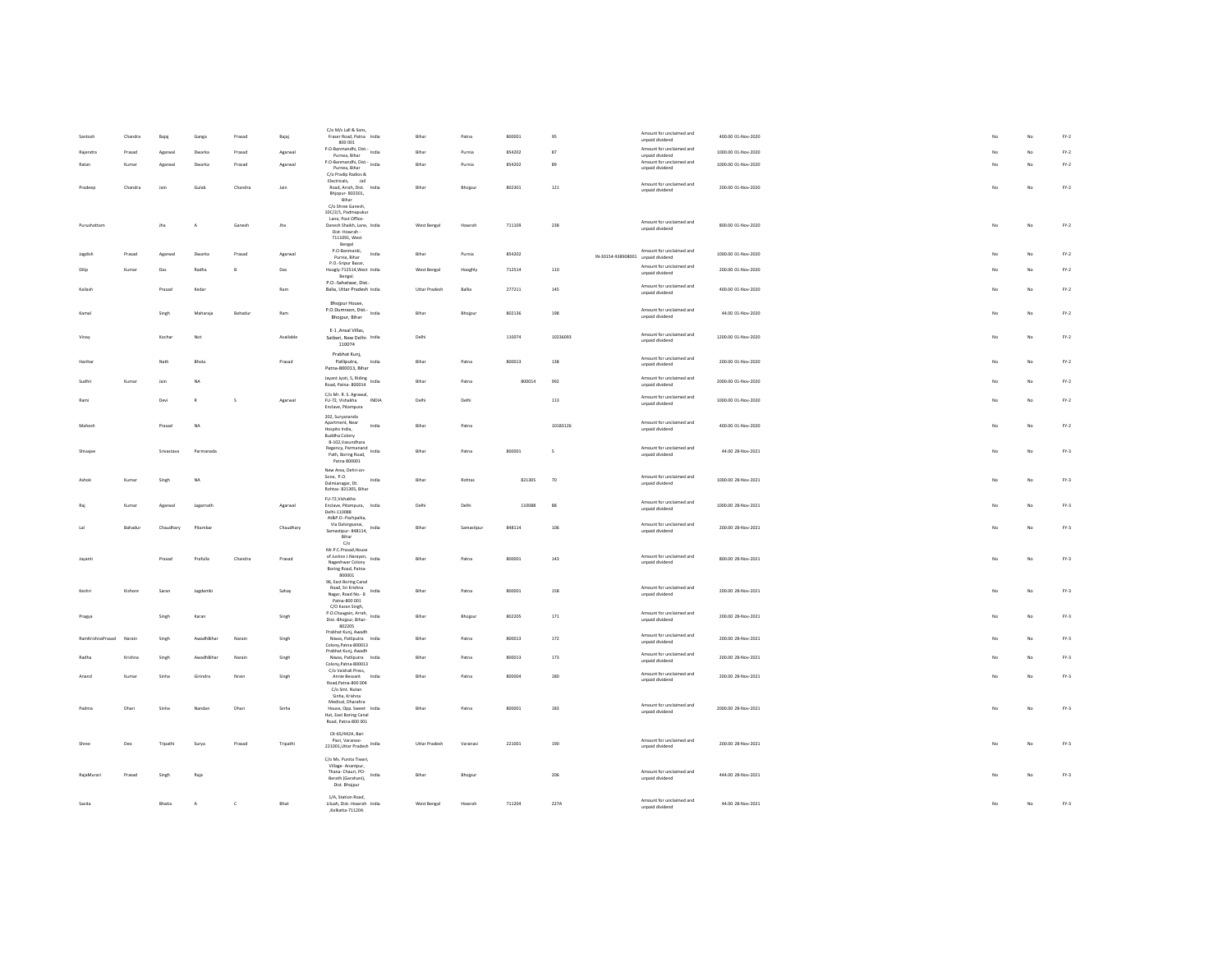|          |                  |                | Kumar      | Bishwanath   |                | Agarwal   | R.P.-39,<br>Pitampura, Maurya<br>India<br>Enclave, Delhi-110<br>088                                                                | Delhi                |            | 110088 | 249                      |                                    | Amount for unclaimed and<br>unpaid dividend | 1600.00 28-Nov-2021 |  |                |    | $FN-3$ |
|----------|------------------|----------------|------------|--------------|----------------|-----------|------------------------------------------------------------------------------------------------------------------------------------|----------------------|------------|--------|--------------------------|------------------------------------|---------------------------------------------|---------------------|--|----------------|----|--------|
| Maniu    |                  |                | Devi       | Raiendra     | Prasad         | Agarwal   | C/o Shri Ashok Kumar<br>Singh, New Area,<br>Near Kalyanpur<br>India<br>Chuna Bhatta,<br>P.O.Dalmia Nagar,<br>Dist. -Rohatas, Bihar | Rihar                | Robtas     | 821305 | 948                      |                                    | Amount for unclaimed and<br>unpaid dividend | 1000.00.28-Nov-2021 |  | No             | No | $FN-3$ |
| Madhab   |                  | Lata           | Haldar     | Basant       | Kumar          | Halda     | C/o Late Basant<br>Kumar Haldar, Vill.&<br>P.O.-Sripur Bazar, India<br>Dist.Hoogly, West<br>Bengal-712514                          | West Bengal          | Hooghly    | 712514 | 978                      |                                    | Amount for unclaimed and<br>unpaid dividend | 200.00 28-Nov-2021  |  | No             | No | $FN-3$ |
| Santosh  |                  | Chandra        | Bajai      | Ganga        | Prasad         | Bajaj     | C/o M/s Lall & Sons.<br>Fraser Road, Patna India<br>800 001                                                                        | Bihar                | Patna      | 800001 | 95                       |                                    | Amount for unclaimed and<br>unpaid dividend | 400.00 28-Nov-2021  |  | No.            | No | $FN-3$ |
| Raiendra |                  | Prasad         | Agarwal    | Dwarka       | Prasad         | Agarwal   | P.O-Banmandhi, Dist.- India                                                                                                        | Bihar                | Purnia     | 854202 | 87                       |                                    | Amount for unclaimed and                    | 1000.00 28-Nov-2021 |  | No             | No | $FY-3$ |
| Ratan    |                  | Kumar          | Agarwal    | Dwarka       | Prasad         | Agarwal   | Purnea, Bihar<br>P.O-Banmandhi, Dist.- India                                                                                       | Bihar                | Purnia     | 854202 | 89                       |                                    | unpaid dividend<br>Amount for unclaimed and | 1000.00 28-Nov-2021 |  |                | No | $FY-3$ |
|          |                  |                |            |              |                |           | Purnea, Bihar<br>P.O-Banmanki,<br>India                                                                                            | Bihar                |            |        |                          |                                    | unpaid dividend<br>Amount for unclaimed and |                     |  | No             |    |        |
|          |                  | Prasad         | Agarwa     | Dwarkz       | Prasad         | Agarwa    | Purnia, Bihar<br>P.O.-Sripur Bazar,                                                                                                |                      | Purnia     | 854202 |                          | IN-30154-938908001 unpaid dividend |                                             | 1000.00 28-Nov-2021 |  |                | No | $FY-3$ |
| Dilip    |                  | Kuma           | Das        | Radha        | $\overline{B}$ | Das       | Hoogly-712514, West India<br>Bengal.                                                                                               | West Bengal          | Hooghly    | 712514 | 110                      |                                    | Amount for unclaimed and<br>unpaid dividend | 200.00 28-Nov-2021  |  | No             | No | $FN-3$ |
| Kailash  |                  |                | Prasad     | Kedar        |                | Ram       | P.O.-Sahatwar, Dist.<br>Balia, Uttar Pradesh India                                                                                 | <b>Uttar Pradesh</b> | Ballia     | 277211 | 145                      |                                    | Amount for unclaimed and<br>unpaid dividend | 400.00 28-Nov-2021  |  | N <sub>0</sub> | No | $FY-3$ |
| Raniit   |                  | Bahadur        | Singh      | Anand        | Bahadur        | Singh     | Chaugain Kothi, M<br>P. Bagh, C. K. Road,<br>India<br>Arrah, Dist. Bhojpur-<br>802301                                              | Bihar                | Bhoipur    | 802301 | 176                      |                                    | Amount for unclaimed and<br>unpaid dividend | 800.00 28-Nov-2021  |  | No.            | No | $FN-3$ |
| Kamal    |                  |                | Singh      | Maharaiz     | <b>Bahadur</b> | Ram       | Bhojpur House,<br>P.O.Dumraon, Dist.-<br>Bhojpur, Bihar                                                                            | Bihar                | Bhoipur    | 802136 | 198                      |                                    | Amount for unclaimed and<br>unpaid dividend | 44.00.28-Nov-2021   |  | No.            | No | $FN-3$ |
|          |                  |                |            |              |                |           | Prabhat Kunj,                                                                                                                      |                      |            |        |                          |                                    |                                             |                     |  |                |    |        |
| Hariha   |                  |                | Nath       | Bhola        |                | Prasad    | Patliputra,<br>India<br>Patna-800013, Bihar                                                                                        | Bihar                | Patna      | 800013 | 138                      |                                    | Amount for unclaimed and<br>unpaid dividend | 200.00 28-Nov-2021  |  | No             | No | $FY-3$ |
| Ram      |                  |                | Devi       | $\mathbf{D}$ | $\sim$         | Agarwal   | C/o Mr. R. S. Agrawal,<br>FU-72. Vishakha<br>INDIA<br>Enclave, Pitampura                                                           | Delhi                | Delhi      |        | 113                      |                                    | Amount for unclaimed and<br>unpaid dividend | 1000.00.28-Nov-2021 |  | No.            | No | $FN-3$ |
|          |                  | Kumar          | Agarwal    | <b>NA</b>    |                |           | Gauri Shankar Co.,<br>Station Road.<br>India<br>Sasaram, Rohtas-<br>821115, Biahr                                                  | Bihar                | Rohtas     | 821115 | $37\,$                   |                                    | Amount for unclaimed and<br>unpaid dividend | 2000.00 28-Nov-2021 |  | No             | No | $FY-3$ |
|          | $\mathbf{L}$     |                | Kanoria    | NA           |                |           | Gauri Shankar Co.,<br>Station Road,<br>India<br>Sasaram, Rohtas-<br>821115, Biahr                                                  | Bihar                | Rohtas     | 821115 | $_{38}$                  |                                    | Amount for unclaimed and<br>unpaid dividend | 2000.00 28-Nov-2021 |  | No             | No | $FN-3$ |
|          |                  |                | Sinha      | Gopal        | Krishna        | Sinha     | Sinha Kothi, Sinha<br>Library Road, P.B.No. INDIA<br>62, Patna-800001<br>B-102, Vasundhara                                         | Bihar                | Patna      | 800001 | 184                      |                                    | Amount for unclaimed and<br>unpaid dividend | 200.00 28-Nov-2021  |  | No             | No | $FY-3$ |
| Shivajee |                  |                | Srivastava | Parmanada    |                |           | Regency, Parmanand<br>India<br>Path, Boring Road.<br>Patna 800001                                                                  | Bihar                | Patna      | 800001 | $\overline{\phantom{a}}$ |                                    | Amount for unclaimed and<br>unpaid dividend | 44.00 02-DEC-2022   |  | No             | No | FY.4   |
| Ashok    |                  | Kumar          | Singh      | <b>NA</b>    |                |           | New Area Debri-on-<br>Sone, P.O.<br>India<br>Dalmianagar, Dt.<br>Rohtas-821305, Bihar                                              | Bihar                | Rohtas     | 821305 | 70                       |                                    | Amount for unclaimed and<br>unpaid dividend | 1000.00 02-DEC-2022 |  | No             | No | $FY-4$ |
| Radhe    |                  | Shyam          | Agarwal    | Jagarnath    |                | Agarwal   | FU-72, Vishakha<br>Enclave, Pitampura, India<br>Delhi-110088                                                                       | Delhi                | Delhi      | 110088 | 85                       |                                    | Amount for unclaimed and<br>unpaid dividend | 1400.00 02-DEC-2022 |  | No             | No | FY.4   |
|          |                  | Kumar          | Agarwal    | Jagarnath    |                | Agarwal   | FU-72, Vishakha<br>Enclave, Pitampura, India<br>Delhi-110088                                                                       | Delhi                | Delhi      | 110088 | 88                       |                                    | Amount for unclaimed and<br>unpaid dividend | 1000.00 02-DEC-2022 |  |                | No | $FY-4$ |
|          |                  |                |            |              |                |           | At&P.O.-Pachpaika,<br>Via Dalsirgsanai,                                                                                            |                      |            |        |                          |                                    | Amount for unclaimed and                    |                     |  |                |    |        |
| 1al      |                  | <b>Bahadur</b> | Chaudhary  | Pitambar     |                | Chaudhary | Samastipur- 848114, India<br>Bihar<br>C/O                                                                                          | Rihar                | Samastinus | 848114 | 106                      |                                    | unpaid dividend                             | 200.00.02-DEC-2022  |  | No.            | No | $FY-4$ |
| Javanti  |                  |                | Prasad     | Prafulla     | Chandra        | Prasad    | Mr.P.C.Prasad.House<br>of Justice J.Narayan, India<br>Nageshwar Colony<br>Boring Road, Patna<br>800001                             | Bihar                | Patna      | 800001 | 143                      |                                    | Amount for unclaimed and<br>unpaid dividend | 800.00 02-DEC-2022  |  | No             | No | FY.4   |
| Keshr    |                  | Kishore        | Saran      | Jagdamb      |                | Sahay     | 96. East Boring Canal<br>Road, Sri Krishna<br>India<br>Nagar, Road No. 8<br>Patna-800 001                                          | Bihar                | Patna      | 800001 | 158                      |                                    | Amount for unclaimed and<br>unpaid dividend | 200.00 02-DEC-2022  |  | No             | No | FY.4   |
| Pragya   |                  |                | Singh      | Karan        |                | Singh     | C/O Karan Singh,<br>P.O.Chaugain, Arrah,<br>India<br>Dist.-Bhojpur, Bihar-<br>802205                                               | Bihar                | Bhojpur    | 802205 | 171                      |                                    | Amount for unclaimed and<br>unpaid dividend | 200.00 02-DEC-2022  |  | No             | No | FY.4   |
|          | RamKrishnaPrasad | Narain         | Singh      | AwadhBihar   | Narain         | Singh     | Prabhat Kunj, Awadh<br>Niwas, Patliputra India<br>Colony, Patna-800013                                                             | Bihar                | Patna      | 800013 | 172                      |                                    | Amount for unclaimed and<br>unpaid dividend | 200.00 02-DEC-2022  |  |                | No | FY.4   |
| Radha    |                  | Krishna        | Singh      | AwadhRihar   | Narain         | Singh     | Prabhat Kunj, Awadh<br>Niwas, Patliputra India<br>Colony.Patna-800013                                                              | Rihar                | Patna      | 800013 | 173                      |                                    | Amount for unclaimed and<br>unpaid dividend | 200.00 02-DEC-2022  |  | No.            | No | $FY-4$ |
| Anand    |                  | Kumar          | Sinh;      | Girindra     | Nrain          | Singh     | C/o Vaishali Press.<br>Annie Bessant<br>India<br>Road, Patna-800 004<br>C/o Smt. Nutan                                             | Bihar                | Patna      | 800004 | 180                      |                                    | Amount for unclaimed and<br>unpaid dividend | 200.00 02-DEC-2022  |  | No             | No | FY.4   |
| Padma    |                  | Dhari          | Sinha      | Nandan       | Dhari          | Sinha     | Sinha Krishna<br>Medical, Dharahra<br>House, Opp. Sweet India<br>Hut, East Boring Canal<br>Road, Patna-800 001                     | Bihar                | Patna      | 800001 | 183                      |                                    | Amount for unclaimed and<br>unpaid dividend | 2000.00 02-DEC-2022 |  | No             | No | FY.4   |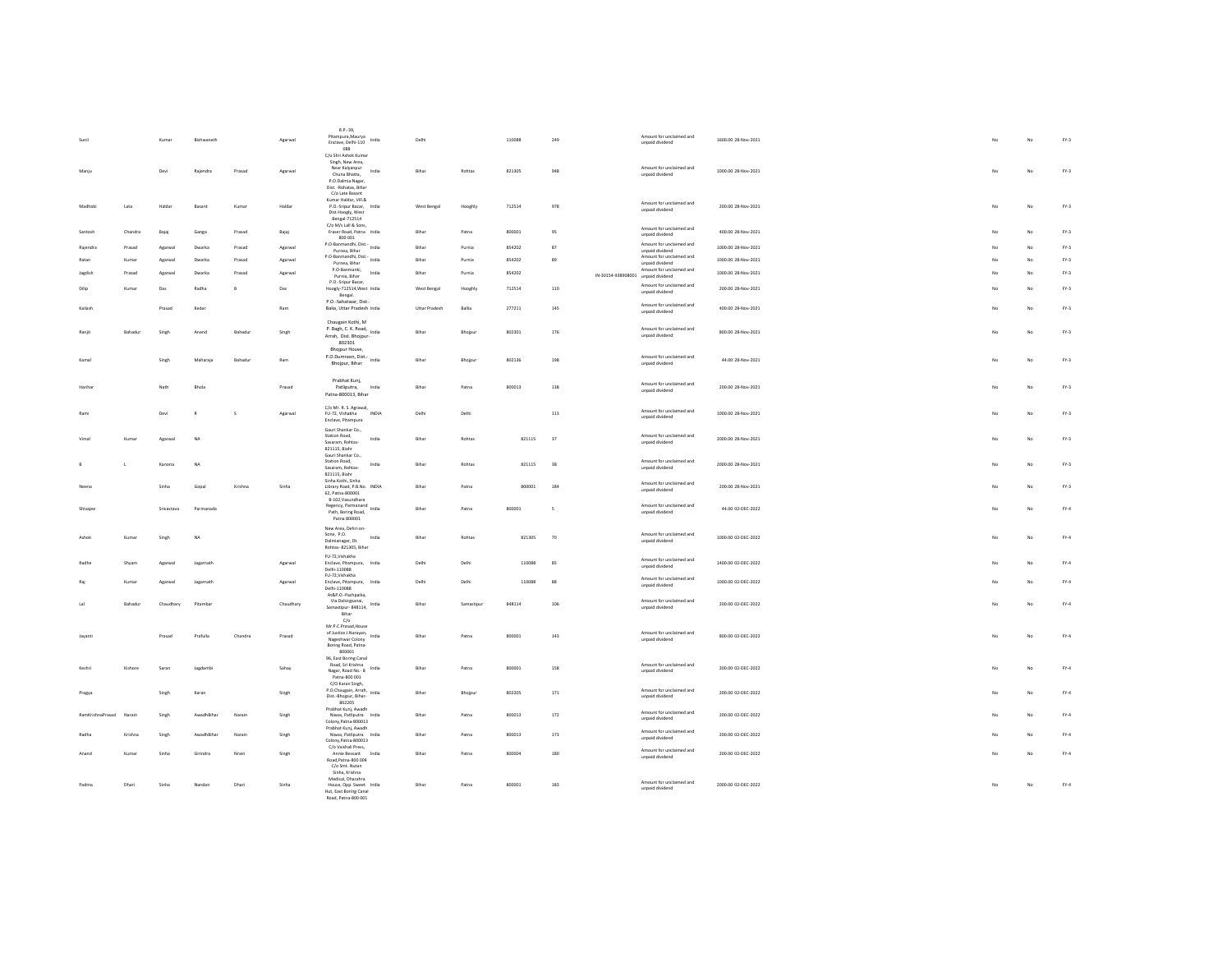|            | Deo     | Tripathi      | Surya        | Prasad  | Tripathi  | CK-65/442A, Bari<br>Piari, Varanasi-                                                                                    | Uttar Pradesh        | Varanasi   | 221001 | 190                      |                                    | Amount for unclaimed and<br>unpaid dividend                             | 200.00 02-DEC-2022  | No | No          | FY.4   |
|------------|---------|---------------|--------------|---------|-----------|-------------------------------------------------------------------------------------------------------------------------|----------------------|------------|--------|--------------------------|------------------------------------|-------------------------------------------------------------------------|---------------------|----|-------------|--------|
|            |         |               |              |         |           | C/o Ms. Punita Tiwari,<br>Village-Anantpur,                                                                             |                      |            |        |                          |                                    |                                                                         |                     |    |             |        |
| RajaMurari | Prasad  | Singh         | Raja         |         |           | Thana- Chauri, PO-<br>India<br>Berath (Garahani).<br>Dist. Bhojpur                                                      | Bihar                | Bhojpur    |        | 206                      |                                    | Amount for unclaimed and<br>unpaid dividend                             | 444.00 02-DEC-2022  | No | No          | FY.4   |
| Savita     |         | <b>Rhatia</b> | $\Delta$     | c       | Bhat      | 1/A, Station Road,<br>Liluah, Dist.-Howrah India<br>,Kolkatta-711204.                                                   | West Bengal          | Howrah     | 711204 | 227A                     |                                    | Amount for unclaimed and<br>unpaid dividend                             | 44.00 02-DEC-2022   | No | No          | $FY-4$ |
| Puspanian  |         | Navak         | Vishwanath   |         | Navak     | Puspayan, Budh<br>Marg, Patna-800 001 India<br>R P - 29                                                                 | Bihar                | Patna      | 800001 | 242                      |                                    | Amount for unclaimed and<br>unpaid dividend                             | 2800.00 02-DEC-2022 | No | No          | FY.4   |
| Sunit      |         | Kumar         | Richwanath   |         | Agarwal   | Pitampura.Maurva<br>India<br>Enclave, Delhi-110                                                                         | Delhi                |            | 110088 | 249                      |                                    | Amount for unclaimed and<br>unpaid dividend                             | 1600.00.02-DEC-2022 | No | No          | $FY-4$ |
| Manju      |         | Devi          | Rajendra     | Prasad  | Agarwal   | 088<br>C/o Shri Ashok Kuma<br>Singh, New Area,<br>Near Kalyanpur<br>India<br>Chuna Bhatta,                              | Bihar                | Robtas     | 821305 | 948                      |                                    | Amount for unclaimed and<br>unpaid dividend                             | 1000.00 02-DEC-2022 | No | No          | $FY-4$ |
|            |         |               |              |         |           | P.O.Dalmia Nagar,<br>Dist. - Rohatas, Bihar<br>C/o Late Basant<br>Kumar Haldar, Vill.&                                  |                      |            |        |                          |                                    |                                                                         |                     |    |             |        |
| Madhab     | Lata    | Haldar        | Basant       | Kumar   | Haldar    | P.O.-Sripur Bazar, India<br>Dist.Hoogly, West<br>Bengal-712514<br>C/o M/s Lall & Sons,                                  | West Bengal          | Hooghly    | 712514 | 978                      |                                    | Amount for unclaimed and<br>unpaid dividend                             | 200.00 02-DEC-2022  | No | No          | FY.4   |
|            | Chandra | Bajaj         | Ganga        | Prasad  | Bajaj     | Fraser Road, Patna India<br>800 001                                                                                     | Biha                 | Patna      | 800001 | 95                       |                                    | Amount for unclaimed and<br>unpaid dividend                             | 400.00 02-DEC-2022  |    | No          | FY.4   |
|            | Prasad  | Agarwa        | Dwarka       | Prasad  | Agarwal   | P.O-Banmandhi, Dist. India<br>Purnea, Bihar                                                                             | Bihar                | Purnia     | 854202 | $^{\rm 87}$              |                                    | Amount for unclaimed and<br>unpaid dividend<br>Amount for unclaimed and | 1000.00 02-DEC-2022 |    | $_{\rm No}$ | FY.4   |
| Ratan      | Kumar   | Agarwa        | Dwarka       | Prasad  | Agarwal   | P.O-Banmandhi, Dist.- India<br>Purnea, Bihar<br>C/o Pradip Radios &                                                     | Rihar                | Purnia     | 854202 | 89                       |                                    | unpaid dividend                                                         | 1000.00 02-DEC-2022 | No | No          | $FY-4$ |
| Pradeep    | Chandra | Jain          | Gulab        | Chandra | Jain      | Electricals, Jail<br>Road, Arrah, Dist. India<br>Bhjopur-802301,<br>Bihar                                               | Bihar                | Bhoipur    | 802301 | 121                      |                                    | Amount for unclaimed and<br>unpaid dividend                             | 200.00 02-DEC-2022  | No | No          | $FY-4$ |
| Jagdisl    | Prasad  | Agarwa        | Dwarka       | Prasad  | Agarwa    | P.O-Banmanki,<br>India<br>Purnia, Bihar                                                                                 | Bihar                | Purnia     | 854202 |                          | IN-30154-938908001 unpaid dividend | Amount for unclaimed and                                                | 1000.00 02-DEC-2022 |    | No          | FY.4   |
| Dilip      | Kumar   | Das           | Radha        | $\,$ B  | Das       | P.O.-Sripur Bazar.<br>Hoogly-712514, West India<br>Bengal.                                                              | West Bengal          | Hooghly    | 712514 | 110                      |                                    | Amount for unclaimed and<br>unpaid dividend                             | 200.00 02-DEC-2022  | No | No          | FY.4   |
| Kailash    |         | Prasad        | Kedar        |         | Ram       | P.O.-Sahatwar, Dist.<br>Balia, Uttar Pradesh India                                                                      | <b>Uttar Pradesh</b> | Ballia     | 277211 | 145                      |                                    | Amount for unclaimed and<br>unpaid dividend                             | 400.00 02-DEC-2022  | No | No          | $FY-4$ |
| Raniit     | Bahadur | Singh         | Anand        | Bahadur | Singh     | Chaugain Kothi, M<br>P. Bagh, C. K. Road, India<br>Arrah, Dist. Bhojpur-<br>802301                                      | Bihar                | Bhojpur    | 802301 | 176                      |                                    | Amount for unclaimed and<br>unpaid dividend                             | 800.00 02-DEC-2022  | No | No          | FY.4   |
| Kamal      |         | Singh         | Maharaja     | Bahadur | Ram       | Bhojpur House,<br>P.O.Dumraon, Dist.- India<br>Bhojpur, Bihar                                                           | Bihar                | Bhojpur    | 802136 | 198                      |                                    | Amount for unclaimed and<br>unpaid dividend                             | 44.00 02-DEC-2022   | No | No          | FY.4   |
| Hariha     |         | Nath          | Bhola        |         | Prasad    | Prabhat Kunj,<br>India<br>Patliputra.<br>Patna-800013, Bihar                                                            | Bihar                | Patna      | 800013 | 138                      |                                    | Amount for unclaimed and<br>unpaid dividend                             | 200.00 02-DEC-2022  | No | No          | FY.4   |
|            |         | Sinha         | Gopal        | Krishna | Sinha     | Sinha Kothi, Sinha<br>Library Road, P.B.No. INDIA<br>62, Patna-800001<br>Vishwakarma House,                             | Bihar                | Patna      | 800001 | 184                      |                                    | Amount for unclaimed and<br>unpaid dividend                             | 200.00 02-DEC-2022  |    | No          | FY.4   |
| Sanjar     |         | Vichwakarma   | $\mathbf{v}$ |         | Kumar     | Mahajan Toli No. 1,<br>Sheoganj, Arrah,<br>INDIA<br>Bhojpur - 802301<br>(Bihar)                                         | Bihar                | Bhojput    | 802301 | 995                      |                                    | Amount for unclaimed and<br>unpaid dividend                             | 800.00 02-DEC-2022  | No | No          | $FY-4$ |
| Kiran      |         | Jhunjhunwala  | NA           |         |           | 2/2 Bright Street, 1st<br>Floor, Kolkatta -<br>INDIA<br>700019<br>C/o Krishna Tent                                      | West Bengal          | Kolkata    | 700019 | 10497332                 |                                    | Amount for unclaimed and<br>unpaid dividend                             | 2000.00 02-DEC-2022 | No | No          | FY.4   |
|            | Swarup  | Bansal        | NA           |         |           | House,<br>Opp. Police Station,<br>INDIA<br>Sahadutganj,<br>Lucknow-226003                                               | Uttar Pradesh        | Lucknow    | 226003 | 10076115                 |                                    | Amount for unclaimed and<br>unpaid dividend                             | 2400.00 02-DEC-2022 | No | No          | FY.4   |
| Shivaier   |         | Srivastava    | Parmanada    |         |           | (U, P)<br>B-102, Vasundhara<br>Regency, Parmanand<br>India<br>Path, Boring Road,<br>Patna 800001                        | Bihar                | Patna      | 800001 | $\overline{\phantom{a}}$ |                                    | Amount for unclaimed and<br>unpaid dividend                             | 44.00 02-DEC-2023   | No | No          | FY.5   |
| Ashok      | Kumar   | Singh         | NA           |         |           | New Area, Dehri-on-<br>Sone, P.O.<br>India<br>Dalmianagar, Dt.<br>Rohtas-821305, Bihar                                  | Bihar                | Rohtas     | 821305 | 70                       |                                    | Amount for unclaimed and<br>unpaid dividend                             | 1000.00 02-DEC-2023 | No | $_{\rm No}$ | FY.5   |
|            | Bahadur | Chaudhary     | Pitambar     |         | Chaudhary | At&P.O.-Pachpaika,<br>Via Dalsirgsanai,<br>Samastipur-848114, India<br>Bihar                                            | Bihar                | Samastipur | 848114 | 106                      |                                    | Amount for unclaimed and<br>unpaid dividend                             | 200.00 02-DEC-2023  | No | No          | FY.5   |
| Javant     |         | Prasad        | Prafulla     | Chandra | Prasad    | $C/\alpha$<br>Mr.P.C.Prasad, House<br>of Justice J. Narayan, India<br>Nageshwar Colony<br>Boring Road, Patna-<br>800001 | Bihar                | Patna      | 800001 | 143                      |                                    | Amount for unclaimed and<br>unpaid dividend                             | 800.00 02-DEC-2023  |    | No          | FY.5   |
| Keshri     | Kishore | Saran         | Jagdambi     |         | Sahay     | 96, East Boring Canal<br>Road, Sri Krishna<br>India<br>Nagar, Road No. - 8<br>Patna-800 001                             | Bihar                | Patna      | 800001 | 158                      |                                    | Amount for unclaimed and<br>unpaid dividend                             | 200.00 02-DEC-2023  | No | No          | FY.5   |
| Pragya     |         | Singh         | Karan        |         | Singh     | C/O Karan Singh,<br>P.O.Chaugain, Arrah, India<br>Dist.-Bhojpur, Bihar-<br>802205                                       | Bihar                | Bhojpur    | 802205 | 171                      |                                    | Amount for unclaimed and<br>unpaid dividend                             | 200.00 02-DEC-2023  | No | No          | FY.5   |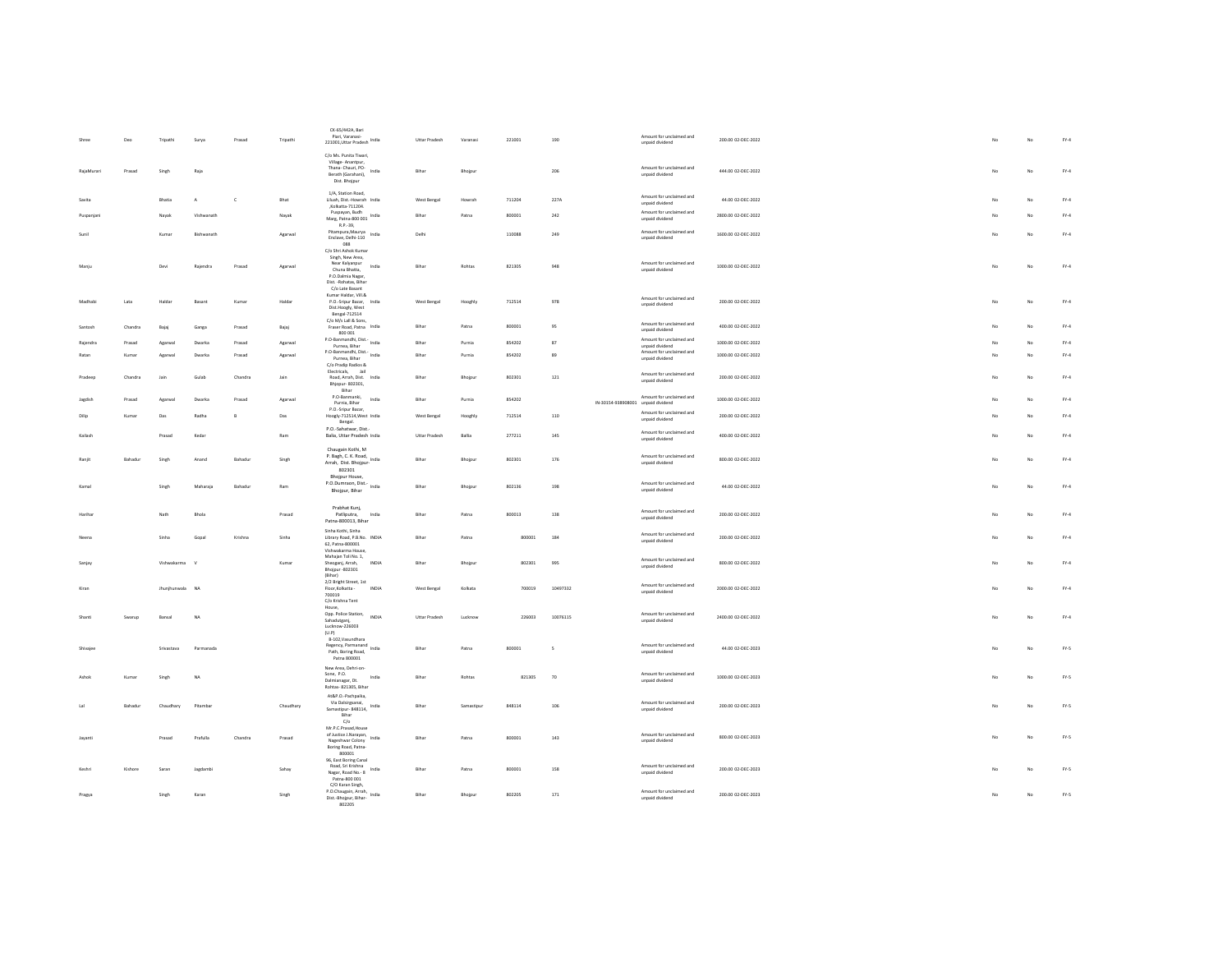| RamKrishnaPrasad Narain |         | Singh            | AwadhBihar | Narain       | Singh      | Prabhat Kunj, Awadh<br>Niwas Patliputra India<br>Colony, Patna-800013                             | Bihar                | Patna     | 800013 | 172         |                                    | Amount for unclaimed and<br>unpaid dividend | 200.00 02-DEC-2023  |     | No          | $FN-5$                          |
|-------------------------|---------|------------------|------------|--------------|------------|---------------------------------------------------------------------------------------------------|----------------------|-----------|--------|-------------|------------------------------------|---------------------------------------------|---------------------|-----|-------------|---------------------------------|
| Radha                   | Krishna | Singh            | AwadhBihar | Narain       | Singh      | Prabhat Kunj, Awadh<br>Niwas, Patliputra India                                                    | Bihar                | Patna     | 800013 | 173         |                                    | Amount for unclaimed and<br>unpaid dividend | 200.00 02-DEC-2023  |     | No          | FY.5                            |
|                         | Kuma    | Sinha            | Girindra   | Nrain        | Singh      | Colony.Patna-800013<br>C/o Vaishali Press,<br>Annie Bessant<br>India                              | Bihar                | Patna     | 800004 | 180         |                                    | Amount for unclaimed and                    | 200.00 02-DEC-2023  |     | No          | FY.5                            |
|                         |         |                  |            |              |            | Road, Patna-800 004<br>C/o Smt. Nutan<br>Sinha, Krishna                                           |                      |           |        |             |                                    | unpaid dividend                             |                     |     |             |                                 |
| Padma                   | Dhari   | Sinha            | Nandan     | Dhari        | Sinha      | Medical, Dharahra<br>House, Opp. Sweet India<br>Hut, East Boring Canal<br>Road, Patna-800 001     | Rihar                | Patna     | 800001 | 183         |                                    | Amount for unclaimed and<br>unpaid dividend | 2000.00.02-DEC-2023 | No. | No          | FY.5                            |
| Shree                   | Deo     | Tripathi         | Surya      | Prasad       | Tripathi   | CK-65/442A, Bari<br>Piari, Varanasi-                                                              | Uttar Pradesh        | Varanas   | 221001 | 190         |                                    | Amount for unclaimed and<br>unpaid dividend | 200.00 02-DEC-2023  | No  | $_{\rm No}$ | FY.5                            |
| RajaMurar               | Prasad  | Singh            | Raja       |              |            | C/o Ms. Punita Tiwari,<br>Village- Anantpur,<br>Thana- Chauri, PO-<br>India<br>Berath (Garahani), | Bihar                | Bhojps    |        | 206         |                                    | Amount for unclaimed and<br>unpaid dividend | 444.00 02-DEC-2023  |     | $_{\rm No}$ | FY.5                            |
|                         |         |                  |            |              |            | Dist. Bhojpur<br>1/A. Station Road.                                                               |                      |           |        |             |                                    | Amount for unclaimed and                    |                     |     |             |                                 |
| Savita                  |         | Bhatia           | A          | $\mathsf{c}$ | Bhat       | Liluah, Dist.-Howrah India<br>,Kolkatta-711204.<br>R P - 39<br>Pitampura, Maurya                  | West Bengal          | Howrah    | 711204 | 227A        |                                    | unpaid dividend<br>Amount for unclaimed and | 44.00 02-DEC-2023   |     | No          | FY.5                            |
|                         |         | Kuma             | Bishwanath |              | Agarwal    | India<br>Enclave, Delhi-110<br>088<br>C/o Shri Ashok Kuma                                         | Delhi                |           | 110088 | 249         |                                    | unpaid dividend                             | 1600.00 02-DEC-2023 |     | No          | FY.5                            |
| Maniu                   |         | Devi             | Raiendra   | Prasad       | Agarwal    | Singh, New Area,<br>Near Kalvanpur<br>India<br>Chuna Bhatta,                                      | Rihar                | Robtas    | 821305 | 948         |                                    | Amount for unclaimed and<br>unpaid dividend | 1000.00.02-DEC-2023 | No  | No          | FY-5                            |
|                         |         |                  |            |              |            | P.O.Dalmia Nagar,<br>Dist. - Rohatas, Bihar<br>C/o Late Basant                                    |                      |           |        |             |                                    |                                             |                     |     |             |                                 |
| Madhab                  | Lata    | Haldar           | Basan      | Kumar        | Haldar     | Kumar Haldar, Vill.&<br>P.O.-Sripur Bazar, India<br>Dist.Hoogly, West                             | West Bengal          | Hooghly   | 712514 | 978         |                                    | Amount for unclaimed and<br>unpaid dividend | 200.00 02-DEC-2023  | No  | $_{\rm No}$ | FY.5                            |
|                         |         |                  |            |              |            | Bengal-712514<br>B-102, Vasundhara                                                                |                      |           |        |             |                                    |                                             |                     |     |             |                                 |
| Sobba                   | Narain  | Shrivastva       | Narainiee  |              | Srivastava | Regency, Nageshwar<br>Colony, Parmanand India<br>Path, Boring Road.<br>Patna-800001               | Rihar                | Patna     | 800001 | 981         |                                    | Amount for unclaimed and<br>unpaid dividend | 2004.00.02-DEC-2023 | No. | No          | $FY-S$                          |
| Ashol                   | Kumar   | Sinha            | Girindra   | Nrain        | Singh      | C/o Vaishali Press,<br>Annie Bessant Road, INDIA<br>Patna-800004                                  | Bihar                | Patna     | 800004 | 181         |                                    | Amount for unclaimed and<br>unpaid dividend | 200.00 02-DEC-2023  |     | No          | FY-5                            |
| Santosh                 | Chandra | Bajaj            | Ganga      | Prasad       | Bajaj      | C/o M/s Lall & Sons.<br>Fraser Road, Patna India<br>800 001                                       | Bihar                | Patna     | 800001 | 95          |                                    | Amount for unclaimed and<br>unpaid dividend | 400.00 02-DEC-2023  |     | No          | FY.5                            |
| Rajendra                | Prasad  | Agarwa           | Dwarka     | Prasad       | Agarwal    | P.O-Banmandhi, Dist.<br>P.O-Banmandhi, Dist.<br>India<br>Purnea, Bihar                            | Bihar                | Purnia    | 854202 | $^{\rm 87}$ |                                    | Amount for unclaimed and<br>unpaid dividend | 1000.00 02-DEC-2023 |     | $_{\rm No}$ | $\mathsf{FY}\text{-}\mathsf{S}$ |
| Ratan                   | Kumar   | Agarwal          | Dwarka     | Prasad       | Agarwal    | P.O-Banmandhi, Dist.-<br>India<br>Purnea, Bihar                                                   | Rihar                | Pumia     | 854202 | 89          |                                    | Amount for unclaimed and<br>unpaid dividend | 1000.00 02-DEC-2023 |     | No          | $FN-5$                          |
| Jagdisl                 | Prasad  | Agarwa           | Dwarka     | Prasad       | Agarwa     | P.O-Banmanki,<br>India<br>Purnia, Bihar                                                           | Bihar                | Pumia     | 854202 |             | IN-30154-938908001 unpaid dividend | Amount for unclaimed and                    | 1000.00 02-DEC-2023 |     | No          | $\mathsf{FY}\text{-}\mathsf{S}$ |
| Dilip                   | Kumar   | Das              | Radha      | $\mathsf B$  | Das        | P.O.-Sripur Bazar<br>Hoogly-712514, West India<br>Bengal.<br>P.O.-Sahatwar, Dist.                 | West Bengal          | Hooghly   | 712514 | 110         |                                    | Amount for unclaimed and<br>unpaid dividend | 200.00 02-DEC-2023  |     | No          | FY-5                            |
| Kailash                 |         | Prasad           | Kedar      |              | Ram        | Balia, Uttar Pradesh India                                                                        | <b>Uttar Pradesh</b> | Ballia    | 277211 | 145         |                                    | Amount for unclaimed and<br>unpaid dividend | 400.00 02-DEC-2023  | No. | No          | $FY-5$                          |
| Ranji                   | Bahadur | Singh            | Anann      | Bahadur      | Singh      | Chaugain Kothi, M<br>P. Bagh, C. K. Road, India<br>Arrah, Dist. Bhojpur<br>802301                 | Bihar                | Bhojps    | 802301 | 176         |                                    | Amount for unclaimed and<br>unpaid dividend | 800.00 02-DEC-2023  | h.  | No          | FY.5                            |
| Kama                    |         | Singh            | Maharai    | Bahadur      | Ram        | Bhojpur House,<br>P.O.Dumraon, Dist.- India<br>Bhojpur, Bihar                                     | Bihar                | Bhojpu    | 802136 | 198         |                                    | Amount for unclaimed and<br>unpaid dividend | 44.00 02-DEC-2023   | Nr  | No          | $FY-5$                          |
| Hariha                  |         | Nath             | Bhola      |              | Prasad     | Prabhat Kunj,<br>Patliputra,<br>India                                                             | Bihar                | Patna     | 800013 | 138         |                                    | Amount for unclaimed and<br>unpaid dividend | 200.00 02-DEC-2023  | Nn  | No          | $FY-5$                          |
| Indra                   | Kumar   |                  | NA         |              |            | Patna-800013, Bihar<br>BL 11. Sector 2. Salt                                                      |                      | Kolkata   | 700091 | 20001272    |                                    | Amount for unclaimed and                    | 4.00 02-DEC-2023    |     | $_{\rm No}$ | FY.5                            |
| Puspanja                |         | Bagaari<br>Nayak | Vishwanath |              | Nayak      | Kolkata- India<br>Lake,<br>700091<br>Puspayan, Budh                                               | West Bengal<br>Bihar | Patna     | 800001 | ${\bf 242}$ |                                    | unpaid dividend<br>Amount for unclaimed and | 2800.00 02-DEC-2023 |     | No          | $\mathsf{FY}\text{-}\mathsf{S}$ |
| Shivajee                |         | Srivastava       | Parmanada  |              |            | Marg, Patna-800 001 India<br>B-102, Vasundhara<br>Regency, Parmanand<br>India                     | Bihar                | Patna     | 800001 | 5           |                                    | unpaid dividend<br>Amount for unclaimed and | 44.00 29-Nov-2024   | No. | No          | FY.6                            |
|                         |         |                  |            |              |            | Path, Boring Road,<br>Patna 800001<br>New Area, Dehri-on-                                         |                      |           |        |             |                                    | unpaid dividend                             |                     |     |             |                                 |
| Ashok                   | Kumar   | Singh            | NA         |              |            | Sone, P.O.<br>India<br>Dalmianagar, Dt.<br>Rohtas-821305, Bihar<br>At&P.O.-Pachpaika,             | Rihar                | Robtas    | 821305 | 70          |                                    | Amount for unclaimed and<br>unpaid dividend | 1000.00.29-Nov-2024 | No  | No          | $FN-6$                          |
| tal                     | Bahadur | Chaudhary        | Pitambar   |              | Chaudhary  | Via Dalsirgsanai,<br>India<br>Samastipur-848114.<br>Bihar<br>C/O                                  | Bihar                | Samastipu | 848114 | 106         |                                    | Amount for unclaimed and<br>unpaid dividend | 200.00 29-Nov-2024  |     | No          | $FY-6$                          |
| Jayant                  |         | Prasad           | Prafulla   | Chandra      | Prasad     | Mr.P.C.Prasad, House<br>of Justice J.Narayan,<br>India<br>Nageshwar Colony<br>Boring Road, Patna- | Bihar                | Patna     | 800001 | $\bf 143$   |                                    | Amount for unclaimed and<br>unpaid dividend | 800.00 29-Nov-2024  |     | No          | $FY-6$                          |
| Keshri                  | Kishore | Saran            | Jagdamb    |              | Sahay      | 800001<br>96, East Boring Canal<br>Road, Sri Krishna<br>India<br>Nagar, Road No. 8                | Bihar                | Patna     | 800001 | 158         |                                    | Amount for unclaimed and<br>unpaid dividend | 200.00 29-Nov-2024  | No  | $_{\rm No}$ | $FY-6$                          |
|                         |         |                  |            |              |            | Patna-800 001                                                                                     |                      |           |        |             |                                    |                                             |                     |     |             |                                 |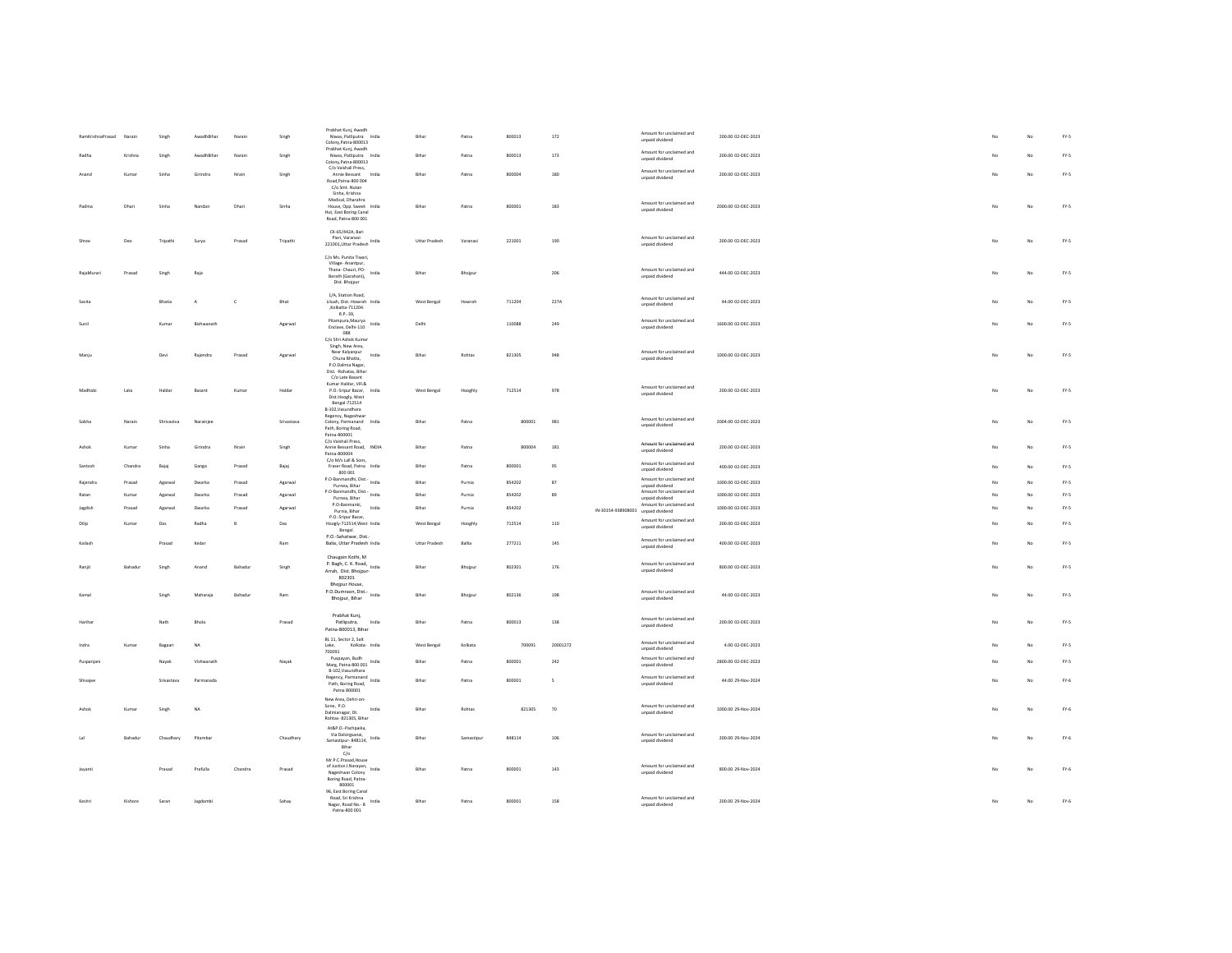| Pragya           |         | Singh      | Karan      |                | Singh      | C/O Karan Singh,<br>P.O.Chaugain, Arrah, India<br>Dist.-Bhojpur, Bihar-<br>802205                                 | Bihar                | Bhojpur    | 802205 | 171                      |                                    | Amount for unclaimed and<br>unpaid dividend | 200.00 29-Nov-2024  | No  | No          | $FY-6$ |
|------------------|---------|------------|------------|----------------|------------|-------------------------------------------------------------------------------------------------------------------|----------------------|------------|--------|--------------------------|------------------------------------|---------------------------------------------|---------------------|-----|-------------|--------|
| RamKrishnaPrasad | Narain  | Singh      | AwadhBihar | Narain         | Singh      | Prabhat Kunj, Awadh<br>Niwas, Patliputra India<br>Colony, Patna-800013                                            | Bihar                | Patna      | 800013 | 172                      |                                    | Amount for unclaimed and<br>unpaid dividend | 200.00 29-Nov-2024  |     | $_{\sf No}$ | FY.6   |
| Radha            | Krishna | Singh      | AwadhRihar | Narain         | Singh      | Prabhat Kunj, Awadh<br>Niwas, Patliputra India<br>Colony.Patna-800013                                             | Rihar                | Patna      | 800013 | 173                      |                                    | Amount for unclaimed and<br>unpaid dividend | 200.00.29-Nov-2024  |     | No          | $FY-6$ |
| Anand            | Kumar   | Sinha      | Girindra   | Nrain          | Singh      | C/o Vaishali Press.<br>Annie Bessant<br>India<br>Road, Patna-800 004                                              | Bihar                | Patna      | 800004 | 180                      |                                    | Amount for unclaimed and<br>unpaid dividend | 200.00 29-Nov-2024  |     | No          | FY.6   |
|                  |         |            |            |                |            | C/o Smt. Nutan<br>Sinha, Krishna<br>Medical, Dharahra                                                             |                      |            |        |                          |                                    |                                             |                     |     |             |        |
| Padma            | Dhari   | Sinha      | Nandan     | Dhari          | Sinha      | House, Opp. Sweet India<br>Hut, East Boring Canal<br>Road, Patna-800 001                                          | Bihar                | Patna      | 800001 | 183                      |                                    | Amount for unclaimed and<br>unpaid dividend | 2000.00 29-Nov-2024 | No. | No          | $FY-6$ |
|                  | Deo     | Tripathi   | Surya      | Prasad         | Tripathi   | CK-65/442A Bari<br>Piari, Varanasi-<br>221001, Uttar Pradesh India                                                | Uttar Pradesh        | Varanasi   | 221001 | 190                      |                                    | Amount for unclaimed and<br>unpaid dividend | 200.00 29-Nov-2024  | No  | No          | FY.6   |
| RajaMurari       | Prasad  | Singh      | Raja       |                |            | C/o Ms. Punita Tiwari.<br>Village-Anantpur.<br>Thana- Chauri, PO-<br>India<br>Berath (Garahani),<br>Dist. Bhojpur | Bihar                | Bhojpur    |        | 206                      |                                    | Amount for unclaimed and<br>unpaid dividend | 444.00 29-Nov-2024  | No  | No          | $FY-6$ |
| Savita           |         | Bhatia     | $\Delta$   | $\epsilon$     | Bhat       | 1/A. Station Road.<br>Liluah, Dist.-Howrah India<br>,Kolkatta-711204.                                             | West Bengal          | Howrah     | 711204 | 227A                     |                                    | Amount for unclaimed and<br>unpaid dividend | 44.00 29-Nov-2024   |     | No          | FY.6   |
|                  |         | Kumar      | Bishwanath |                | Agarwal    | R.P.-39,<br>Pitampura, Maurya<br>India<br>Enclave, Delhi-110<br><b>088</b>                                        | Delhi                |            | 110088 | 249                      |                                    | Amount for unclaimed and<br>unpaid dividend | 1600.00 29-Nov-2024 |     | No          | $FY-6$ |
|                  |         |            |            |                |            | C/o Shri Ashok Kumar<br>Singh, New Area,<br>Near Kalyanpur                                                        |                      |            |        |                          |                                    | Amount for unclaimed and                    |                     |     |             |        |
| Maniu            |         | Devi       | Raiendra   | Prasad         | Agarwal    | India<br>Chuna Bhatta,<br>P.O.Dalmia Nagar.<br>Dist. - Rohatas, Bihar                                             | Bihar                | Rohtas     | 821305 | 948                      |                                    | unpaid dividend                             | 1000.00 29-Nov-2024 | No  | No          | $FY-6$ |
| Madhab           | Lata    | Halda      | Basan      | Kumar          | Haldar     | C/o Late Basant<br>Kumar Haldar, Vill.&<br>P.O.-Sripur Bazar, India<br>Dist.Hoogly, West<br>Bengal-712514         | West Bengal          | Hooghly    | 712514 | 978                      |                                    | Amount for unclaimed and<br>unpaid dividend | 200.00 29-Nov-2024  |     | No          | $FY-6$ |
| Sobha            | Narain  | Shrivastva | Narainjee  |                | Srivastava | B-102, Vasundhara<br>Regency, Nageshwar<br>Colony, Parmanand<br>India<br>Path, Boring Road,                       | Bihar                | Patna      | 800001 | 981                      |                                    | Amount for unclaimed and<br>unpaid dividend | 2004.00 29-Nov-2024 |     | No          | $FY-6$ |
| Santosh          | Chandra | Bajaj      | Ganga      | Prasad         | Bajaj      | Patna-800001<br>C/o M/s Lall & Sons<br>Fraser Road, Patna India<br>800 001                                        | Bihar                | Patna      | 800001 | 95                       |                                    | Amount for unclaimed and<br>unpaid dividend | 400.00 29-Nov-2024  | No. | $_{\rm No}$ | FY.6   |
| Raiendra         | Prasad  | Agarwal    | Dwarka     | Prasad         | Agarwal    | P.O-Banmandhi, Dist.<br>India<br>Purnea, Bihar                                                                    | Bihar                | Purnia     | 854202 | 87                       |                                    | Amount for unclaimed and<br>unpaid dividend | 1000.00 29-Nov-2024 |     | No          | FY.6   |
| Ratan            | Kumar   | Agarwal    | Dwarka     | Prasad         | Agarwal    | P.O-Banmandhi, Dist.- India<br>Purnea, Bihar<br>C/o Pradip Radios &                                               | Bihar                | Purnia     | 854202 | 89                       |                                    | Amount for unclaimed and<br>unpaid dividend | 1000.00 29-Nov-2024 | No. | No          | $FY-6$ |
| Pradeep          | Chandra | tain       | Gulah      | Chandra        | tain       | Electricals,<br>Jail<br>Road, Arrah, Dist. India<br>Bhjopur- 802301,<br>Bihar                                     | Rihar                | Bhoipur    | 802301 | 121                      |                                    | Amount for unclaimed and<br>unpaid dividend | 200.00.29-Nov-2024  | No  | No          | $FY-6$ |
| Jagdish          | Prasad  | Agarwal    | Dwarka     | Prasad         | Agarwal    | P.O-Banmanki,<br>India<br>Purnia, Bihar<br>P.O.-Sripur Bazar,                                                     | Bihar                | Purnia     | 854202 |                          | IN-30154-938908001 unpaid dividend | Amount for unclaimed and                    | 1000.00 29-Nov-2024 | No. | No          | $FY-6$ |
| Dilip            | Kumar   | Das        | Radha      | $\overline{B}$ | Das        | Hoogly-712514, West India<br>Bengal.                                                                              | West Bengal          | Hooghly    | 712514 | 110                      |                                    | Amount for unclaimed and<br>unpaid dividend | 200.00 29-Nov-2024  |     | No          | $FY-6$ |
| Kailash          |         | Prasad     | Kedar      |                | Ram        | P.O.-Sahatwar, Dist.<br>Balia, Uttar Pradesh India                                                                | <b>Uttar Pradesh</b> | Ballia     | 277211 | 145                      |                                    | Amount for unclaimed and<br>unpaid dividend | 400.00 29-Nov-2024  | No  | No          | $FY-6$ |
| Ranii            | Bahadur | Singh      | Anand      | Bahadur        | Singh      | Chaugain Kothi, M<br>P. Bagh, C. K. Road.<br>India<br>Arrah, Dist. Bhojpur-<br>802301                             | Bihar                | Bhojpur    | 802301 | 176                      |                                    | Amount for unclaimed and<br>unpaid dividend | 800.00 29-Nov-2024  |     | No          | FY.6   |
| Kamal            |         | Singh      | Maharaja   | Bahadur        | Ram        | Bhojpur House,<br>P.O.Dumraon, Dist.-<br>India<br>Bhojpur, Bihar                                                  | Bihar                | Bhojpur    | 802136 | 198                      |                                    | Amount for unclaimed and<br>unpaid dividend | 44.00 29-Nov-2024   |     | No          | FY.6   |
| Harihan          |         | Nath       | Bhola      |                | Prasad     | Prabhat Kuni.<br>Patliputra.<br>India<br>Patna-800013, Bihar                                                      | Bihar                | Patna      | 800013 | 138                      |                                    | Amount for unclaimed and<br>unpaid dividend | 200.00 29-Nov-2024  | No. | No          | $FY-6$ |
| Sarita           |         | Bajaj      | Ranwari    | tal            | Deorah     | C/O Ramgopal<br>Brahmadutta, Near<br>Shantiparve, Railway India<br>Gate, Dibrugarh,                               | Assam                | Dibrugarh  | 786001 | 112                      |                                    | Amount for unclaimed and<br>unpaid dividend | 2000.00.29-Nov-2024 | No  | No          | $FY-6$ |
|                  |         | Sinha      | Gopal      | Krishna        | Sinha      | Assam-786001<br>Sinha Kothi, Sinha<br>Library Road, P.B.No. INDIA<br>62. Patna-800001                             | Bihar                | Patna      | 800001 | 184                      |                                    | Amount for unclaimed and<br>unpaid dividend | 200.00 29-Nov-2024  |     | $_{\rm No}$ | $FY-6$ |
| Alok             |         | Ranjan     | TN         |                | Srivastava | 1/83. Vivek Khand.<br>Gomti Nagar.<br>INDIA<br>Lucknow-226010,<br>Uttar Pradesh                                   | <b>Uttar Pradesh</b> | Lucknow    | 226010 | 1005                     |                                    | Amount for unclaimed and<br>unpaid dividend | 8000.00.29-Nov-2024 |     | No          | $FY-6$ |
| Shivajee         |         | Srivastava | Parmanada  |                |            | B-102.Vasundhara<br>Regency, Parmanand<br>India<br>Path, Boring Road,<br>Patna 800001                             | Bihar                | Patna      | 800001 | $\overline{\phantom{a}}$ |                                    | Amount for unclaimed and<br>unpaid dividend | 44.00 01-Dec-2025   |     | No          | FY.7   |
| tal              | Bahadur | Chaudhary  | Pitambar   |                | Chaudhary  | At&P.O.-Pachpaika,<br>Via Dalsirgsanai,<br>India<br>Samastipur-848114,<br>Bihar                                   | Bihar                | Samastipur | 848114 | 106                      |                                    | Amount for unclaimed and<br>unpaid dividend | 200.00 01-Dec-2025  | No. | $_{\sf No}$ | FY.7   |
|                  |         |            |            |                |            |                                                                                                                   |                      |            |        |                          |                                    |                                             |                     |     |             |        |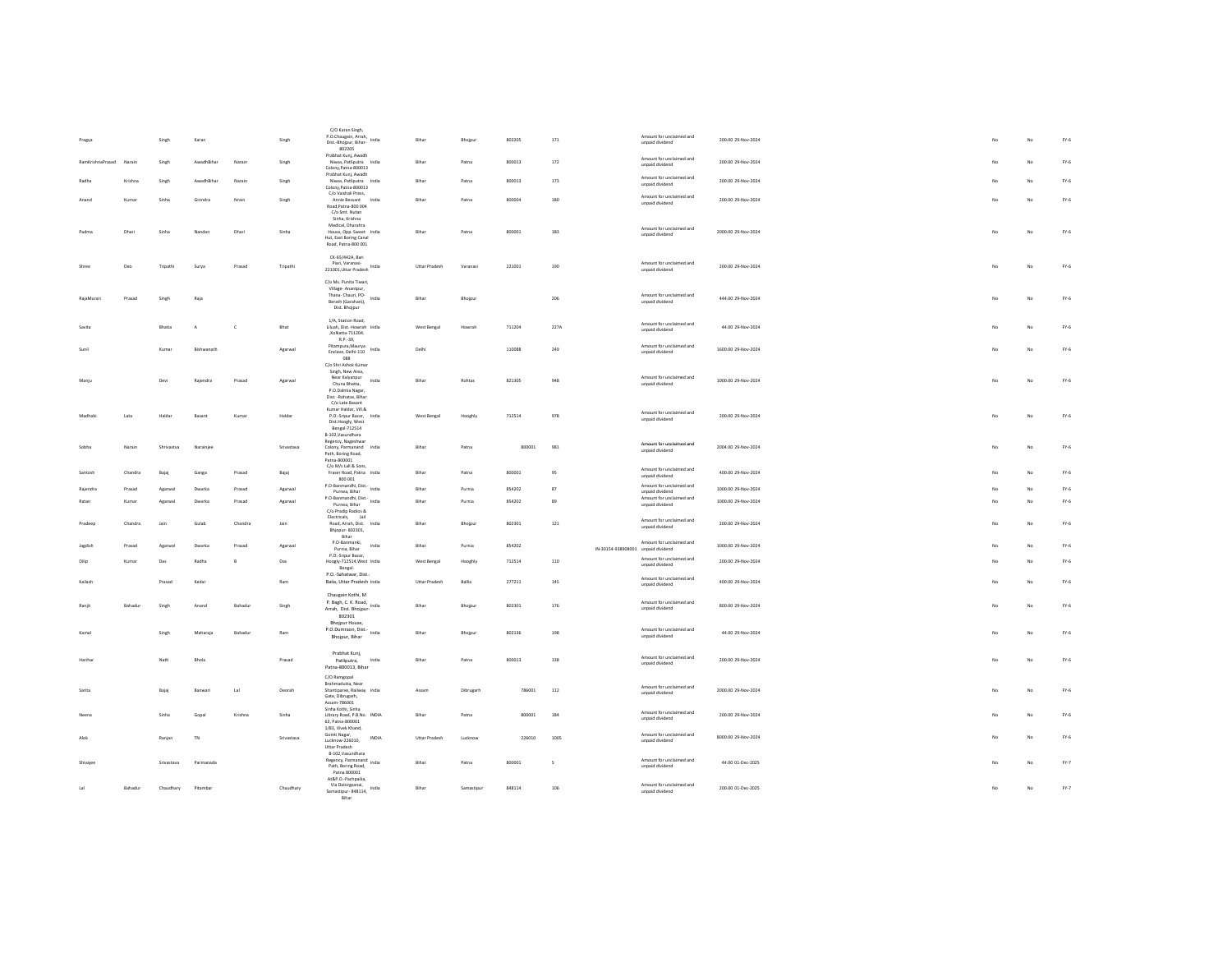|                  |         | Prasad     | Prafulla     | Chandra      | Prasad     | C/c<br>Mr.P.C.Prasad.House<br>Mil. Politice J. Narayan, India<br>Nageshwar Colony                                              |       | Bihar                | Patna    | 800001 | 143         |                                    | Amount for unclaimed and<br>unpaid dividend                    | 800.00 01-Dec-2025  |  | No             | No          | FY.7   |
|------------------|---------|------------|--------------|--------------|------------|--------------------------------------------------------------------------------------------------------------------------------|-------|----------------------|----------|--------|-------------|------------------------------------|----------------------------------------------------------------|---------------------|--|----------------|-------------|--------|
|                  |         |            |              |              |            | Boring Road, Patna-<br>800001<br>96, East Boring Canal                                                                         |       |                      |          |        |             |                                    |                                                                |                     |  |                |             |        |
| Keshr            | Kishore | Saran      | Jagdambi     |              | Sahay      | Road, Sri Krishna<br>Nagar, Road No.- 8<br>Patna-800 001                                                                       | India | Bihar                | Patna    | 800001 | 158         |                                    | Amount for unclaimed and<br>unpaid dividend                    | 200.00 01-Dec-2025  |  | No             | No          | FY.7   |
| Akhilech         |         | Ranjan     | т            | $\mathbf{N}$ | Srivastava | C-II/124, Moti Bagh-<br>1, Shanti Path, New<br>Delhi-110021                                                                    | India | Delhi                | Delhi    | 110021 |             |                                    | IN-30267-930756007 Amount for unclaimed and<br>unpaid dividend | 8000.00 01-Dec-2025 |  | No             | No          | FY.7   |
| Narendra         | Kumar   | Bangur     | s            | $\mathsf{v}$ | Bangur     | 7, Old Post Office<br>Street, Kolkata-<br>700001                                                                               | INDIA | West Bengal          | Kolkata  | 700001 | 240         |                                    | Amount for unclaimed and<br>unpaid dividend                    | 200.00 01-Dec-2025  |  |                | No          | FY.7   |
| Prem             | Narayan | Bangur     | s            | $\mathsf{v}$ | Bangur     | 7, Old Post Office<br>Street, Kolkata-<br>700001                                                                               | INDIA | West Bengal          | Kolkata  | 700001 | 241         |                                    | Amount for unclaimed and<br>unpaid dividend                    | 200.00 01-Dec-2025  |  | No             | No          | $FY-7$ |
| Pragya           |         | Singh      | Karan        |              | Singh      | C/O Karan Singh,<br>P.O.Chaugain, Arrah, India<br>Dist.-Bhojpur, Bihar-<br>802205                                              |       | Bihar                | Bhojpur  | 802205 | 171         |                                    | Amount for unclaimed and<br>unpaid dividend                    | 200.00 01-Dec-2025  |  | No             | No          | FY.7   |
| RamKrishnaPrasad | Narain  | Singh      | AwadhBiha    | Narain       | Singh      | Prabhat Kunj, Awadh<br>Niwas, Patliputra India<br>Colony, Patna-800013<br>Prabhat Kunj, Awadh                                  |       | Bihar                | Patna    | 800013 | $172\,$     |                                    | Amount for unclaimed and<br>unpaid dividend                    | 200.00 01-Dec-2025  |  |                | No          | FY.7   |
| Radha            | Krishna | Singh      | AwadhBihar   | Narain       | Singh      | Niwas Patliputra India<br>Colony.Patna-800013<br>C/o Vaishali Press,                                                           |       | Bihar                | Patna    | 800013 | 173         |                                    | Amount for unclaimed and<br>unpaid dividend                    | 200.00 01-Dec-2025  |  | No             | No          | FY.7   |
| Anand            | Kumar   | Sinha      | Girindra     | Nrain        | Singh      | Annie Bessant<br>Road Patna-800.004<br>C/o Smt. Nutan<br>Sinha, Krishna                                                        | India | Rihar                | Patna    | 800004 | 180         |                                    | Amount for unclaimed and<br>unpaid dividend                    | 200.00 01-Dec-2025  |  | N <sub>0</sub> | No          | FY.7   |
| Padma            | Dhari   | Sinha      | Nandar       | Dhari        | Sinha      | Medical, Dharahra<br>House, Opp. Sweet India<br>Hut, East Boring Canal<br>Road, Patna-800 001                                  |       | Bihar                | Patna    | 800001 | 183         |                                    | Amount for unclaimed and<br>unpaid dividend                    | 2000.00 01-Dec-2025 |  | No             | No          | FY.7   |
| Shree            | Deo     | Tripathi   | Surva        | Prasad       | Tripathi   | CK-65/442A, Bari<br>Piari, Varanasi-<br>221001, Uttar Pradesh India                                                            |       | Uttar Pradesh        | Varanasi | 221001 | 190         |                                    | Amount for unclaimed and<br>unpaid dividend                    | 200.00 01-Dec-2025  |  | No             | No          | $FY-7$ |
| Swanan           | Kumar   | Saha       | Vijay        | Krishna      | Saha       | 7, Camac Street,<br>Azimgunj House, 4th India<br>Floor, Kolkatta-<br>700017<br>C/o Ms. Punita Tiwari.                          |       | West Bengal          | Kolkata  | 700017 | 204         |                                    | Amount for unclaimed and<br>unpaid dividend                    | 2000.00 01-Dec-2025 |  | No             | No          | $FY-7$ |
| RaiaMurar        | Prasad  | Singh      | Raja         |              |            | Village-Anantpur,<br>Thana- Chauri, PO-<br>Berath (Garahani),<br>Dist. Bhojpur                                                 | india | Bihar                | Bhojpur  |        | 206         |                                    | Amount for unclaimed and<br>unpaid dividend                    | 444.00 01-Dec-2025  |  | No             | No          | $Fr-7$ |
|                  |         | Bhatia     | A            | $\mathsf{c}$ | Bhat       | 1/A. Station Road.<br>Liluah, Dist.-Howrah India<br>,Kolkatta-711204.                                                          |       | West Bengal          | Howrah   | 711204 | 227A        |                                    | Amount for unclaimed and<br>unpaid dividend                    | 44.00 01-Dec-2025   |  |                | No          | FY.7   |
|                  |         | Kuma       | Bishwanath   |              | Agarwa     | R.P.-39.<br>Pitampura.Maurva<br>Enclave, Delhi-110<br>088                                                                      | India | Delhi                |          | 110088 | 249         |                                    | Amount for unclaimed and<br>unpaid dividend                    | 1600.00 01-Dec-2025 |  |                | No          | FY.7   |
| Madhabi          | Lata    | Haldar     | Basant       | Kumar        | Haldar     | C/o Late Basant<br>Kumar Haldar, Vill.&<br>P.O.-Sripur Bazar, India<br>Dist.Hoogly, West<br>Bengal-712514<br>B-102, Vasundhara |       | West Bengal          | Hooghly  | 712514 | 978         |                                    | Amount for unclaimed and<br>unpaid dividend                    | 200.00 01-Dec-2025  |  | No             | No          | FY.7   |
| Sobha            | Narain  | Shrivastva | Narainiee    |              | Srivastava | Regency, Nageshwar<br>Colony, Parmanand India<br>Path, Boring Road,<br>Patna-800001                                            |       | Bihar                | Patna    | 800001 | 981         |                                    | Amount for unclaimed and<br>unpaid dividend                    | 2004.00 01-Dec-2025 |  | No.            | No          | $FY-7$ |
| Ashok            | Kumar   | Sinha      | Girindra     | Nrain        | Singh      | C/o Vaishali Press,<br>Annie Bessant Road, INDIA<br>Patna-800004                                                               |       | Bihar                | Patna    | 800004 | 181         |                                    | Amount for unclaimed and<br>unpaid dividend                    | 200.00 01-Dec-2025  |  | No             | No          | FY.7   |
| Santosh          | Chandra | Bajaj      | Ganga        | Prasad       | Bajaj      | C/o M/s Lall & Sons,<br>Fraser Road, Patna India<br>800 001                                                                    |       | Bihar                | Patna    | 800001 | 95          |                                    | Amount for unclaimed and<br>unpaid dividend                    | 400.00 01-Dec-2025  |  |                | No          | FY.7   |
| Rajendra         | Prasad  | Agarwa     | Dwarkz       | Prasad       | Agarwa     | P.O-Banmandhi, Dist.- India<br>Purnea, Bihar<br>C/o Pradip Radios &                                                            |       | Bihar                | Purnia   | 854202 | $^{\rm 87}$ |                                    | Amount for unclaimed and<br>unpaid dividend                    | 1000.00 01-Dec-2025 |  | N <sub>0</sub> | No          | FY.7   |
| Pradeep          | Chandra | tain       | Gulah        | Chandra      | bin        | Electricals,<br><b>Lai</b><br>Road, Arrah, Dist. India<br>Bhjopur- 802301,<br>Bihar                                            |       | Rihar                | Bhojpur  | 802301 | 121         |                                    | Amount for unclaimed and<br>unpaid dividend                    | 200.00 01-Dec-2025  |  | No.            | No          | $FY-7$ |
| Jagdish          | Prasad  | Agarwal    | Dwarka       | Prasad       | Agarwal    | P.O-Banmanki,<br>Purnia, Bihar                                                                                                 | India | Bihar                | Purnia   | 854202 |             | IN-30154-938908001 unpaid dividend | Amount for unclaimed and                                       | 1000.00 01-Dec-2025 |  | No.            | No          | FY.7   |
| Geeta            |         | Charan     | Jadeshwa     |              | Charan     | 801, Gangotri<br>Apartments,<br>Exhibition Road,<br>Patna-800001, Bihar                                                        | India | Bihar                | Patna    | 800001 | 108         |                                    | Amount for unclaimed and<br>unpaid dividend                    | 200.00 01-Dec-2025  |  |                | No          | FY.7   |
| Dilip            | Kumar   | Das        | Radha        | $\mathsf{B}$ | Das        | P.O.-Sripur Bazar,<br>Hoogly-712514, West India<br>Bengal.                                                                     |       | West Bengal          | Hooghly  | 712514 | 110         |                                    | Amount for unclaimed and<br>unpaid dividend                    | 200.00 01-Dec-2025  |  | No             | No          | FY.7   |
| Kailash          |         | Prasad     | Kedar        |              | Ram        | P.O.-Sahatwar, Dist.<br>Balia, Uttar Pradesh India                                                                             |       | <b>Uttar Pradesh</b> | Ballia   | 277211 | 145         |                                    | Amount for unclaimed and<br>unpaid dividend                    | 400.00 01-Dec-2025  |  | No             | No          | $FY-7$ |
| Ranjit           | Bahadur | Singh      | Anand        | Bahadur      | Singh      | Chaugain Kothi, M<br>P. Bagh, C. K. Road, India<br>Arrah, Dist. Bhojpur<br>802301                                              |       | Bihar                | Bhojpur  | 802301 | 176         |                                    | Amount for unclaimed and<br>unpaid dividend                    | 800.00 01-Dec-2025  |  | No             | No          | FY.7   |
| Harihar          |         | Nath       | Bhola        |              | Prasad     | Prabhat Kunj,<br>Patliputra,<br>Patna-800013, Bihar                                                                            | India | Bihar                | Patna    | 800013 | 138         |                                    | Amount for unclaimed and<br>unpaid dividend                    | 200.00 01-Dec-2025  |  | No             | No          | $FY-7$ |
| Rami             |         | Devi       | $\mathbb{R}$ | s            | Agarwal    | C/o Mr. R. S. Agrawal,<br>FU-72, Vishakha<br>Enclave, Pitampura                                                                | INDIA | Delhi                | Delhi    |        | 113         |                                    | Amount for unclaimed and<br>unpaid dividend                    | 1000.00 01-Dec-2025 |  | No             | $_{\rm No}$ | FY.7   |